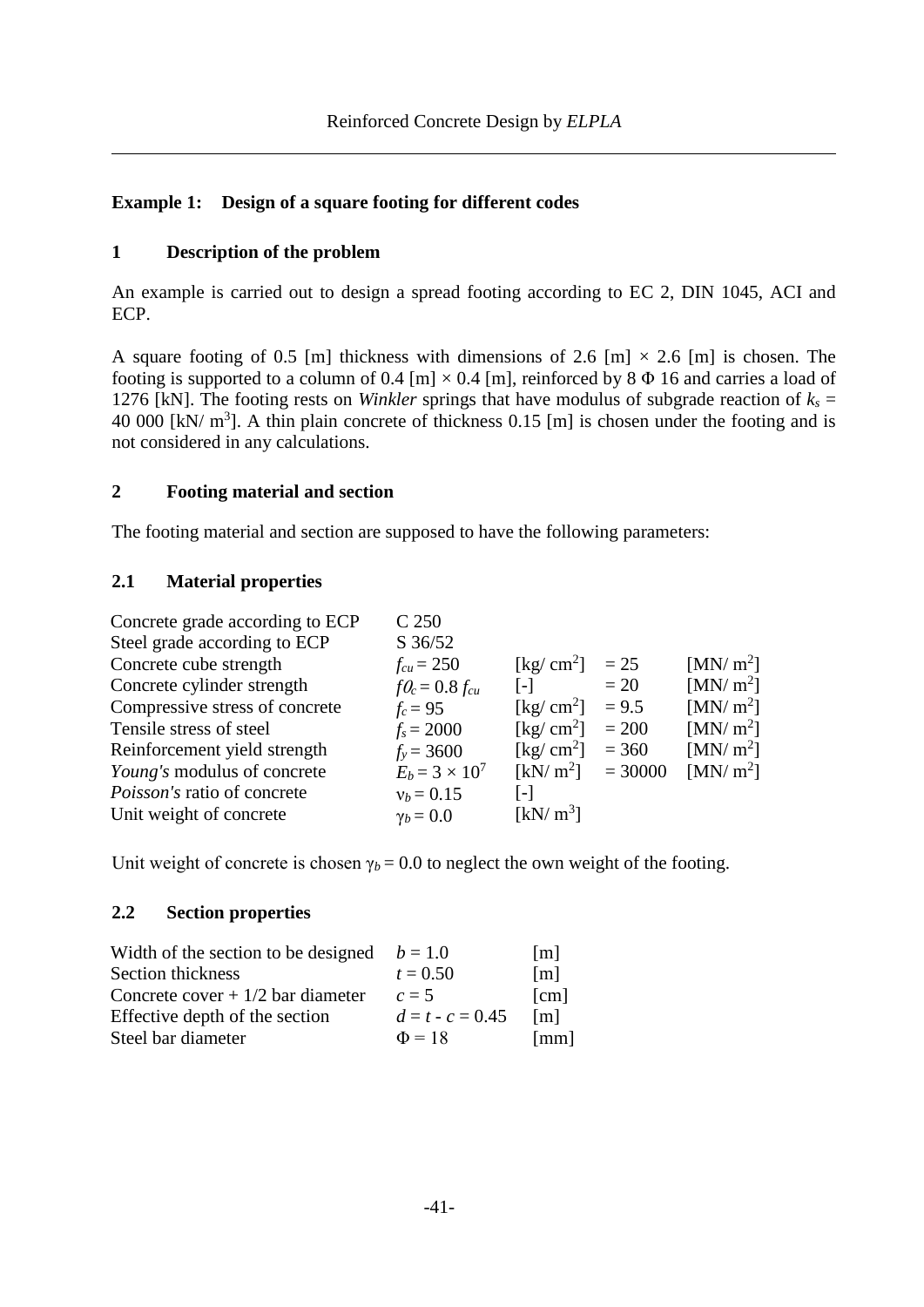## **3 Analysis of the footing**

To carry out the analysis, the footing is subdivided into 64 square elements. Each has dimensions of 0.325 [m]  $\times$  0.325 [m] as shown in [Figure 13.](#page-2-0)

If a point load represents the column load on the mesh of finite elements, the moment under the column will be higher than the real moment. In addition, to take effect of the load distribution through the footing thickness, the column load is distributed outward at 45  $\lceil \circ \rceil$  from the column until reaching the center line of the footing. Therefore, using the option "Distribute column load" when defying load data in *ELPLA*, distributes the column load automatically at center line of the footing on an area of  $(a + d)^2$  as shown in [Figure 13.](#page-2-0)

[Figure 14](#page-3-0) shows the calculated contact pressure  $q$  [kN/ m<sup>2</sup>], while [Figure 15](#page-3-1) shows the bending moment  $m_x$  [kN.m/ m] at the critical section *I-I* of the footing.

For the different codes, the footing is designed to resist the bending moment and punching shear. Then, the required reinforcement is obtained. Finally, a comparison among the results of the four codes is presented.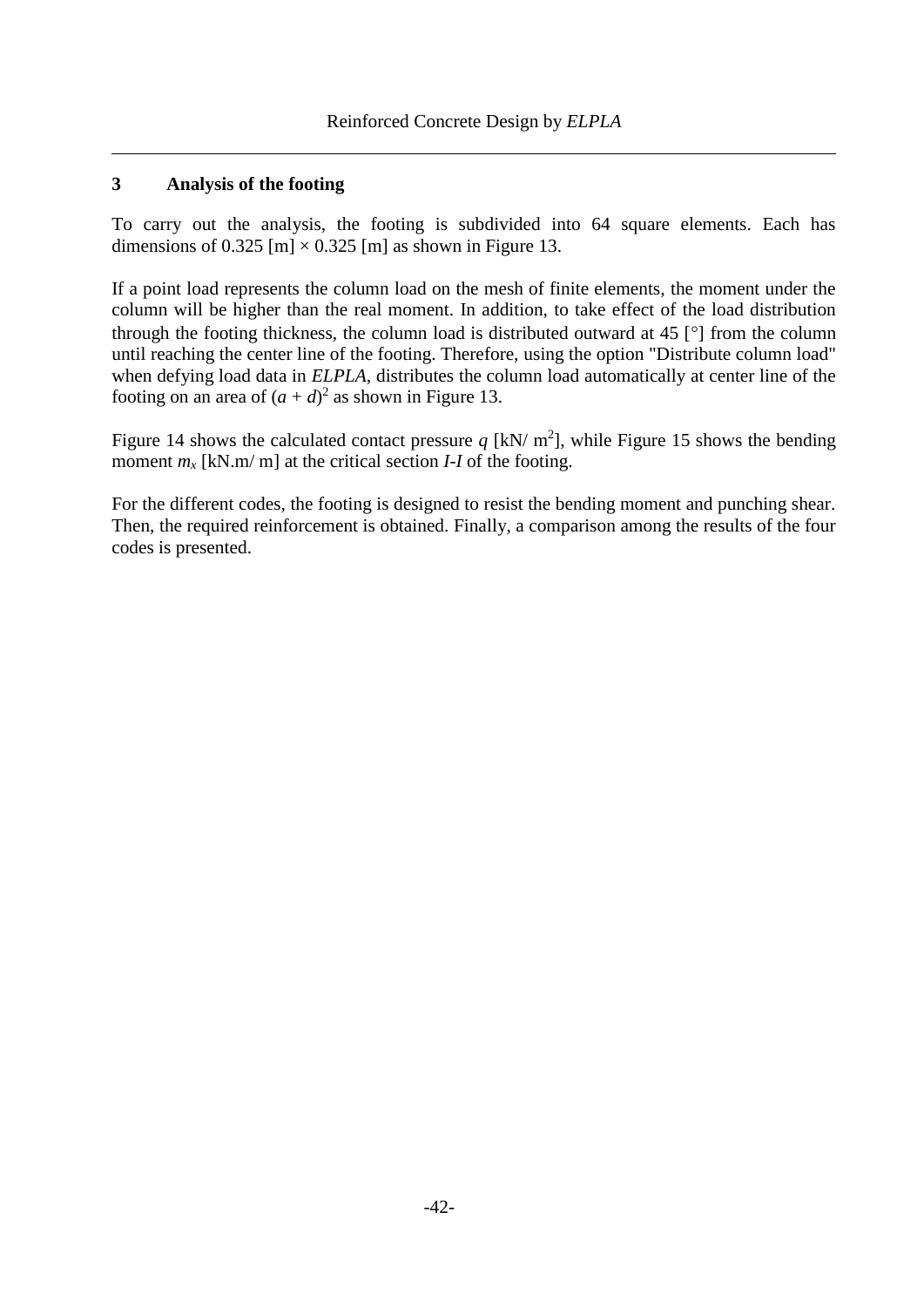

b) Section *I*-*I*



a) Plan

<span id="page-2-0"></span>Figure 13 Footing dimensions and distribution of column load through the footing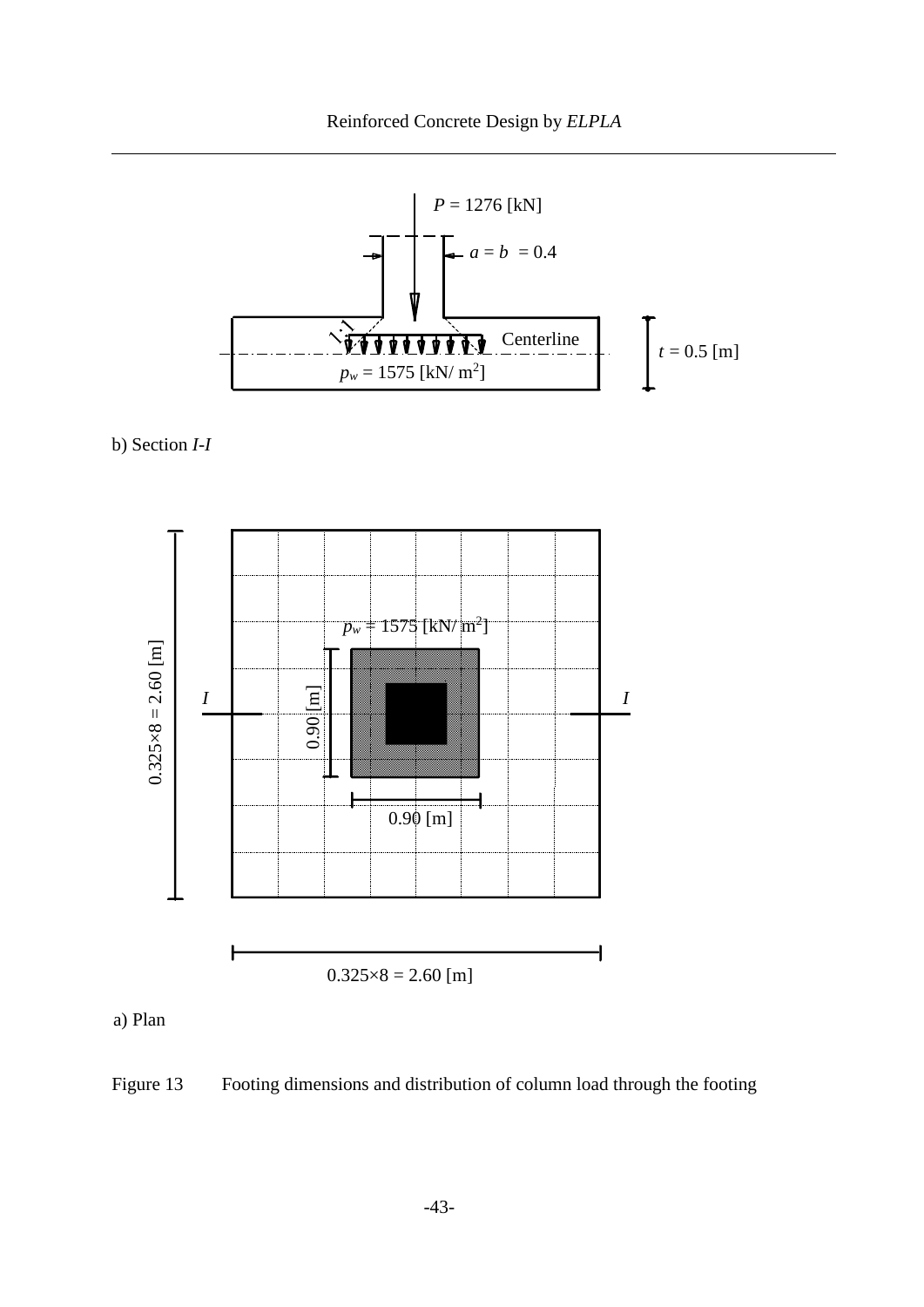



<span id="page-3-0"></span>Figure 14 Contact pressure  $q$  [kN/ m<sup>2</sup>] at section *I-I* 



<span id="page-3-1"></span>Figure 15 Moment *m<sup>x</sup>* [kN.m/ m] at section *I*-*I*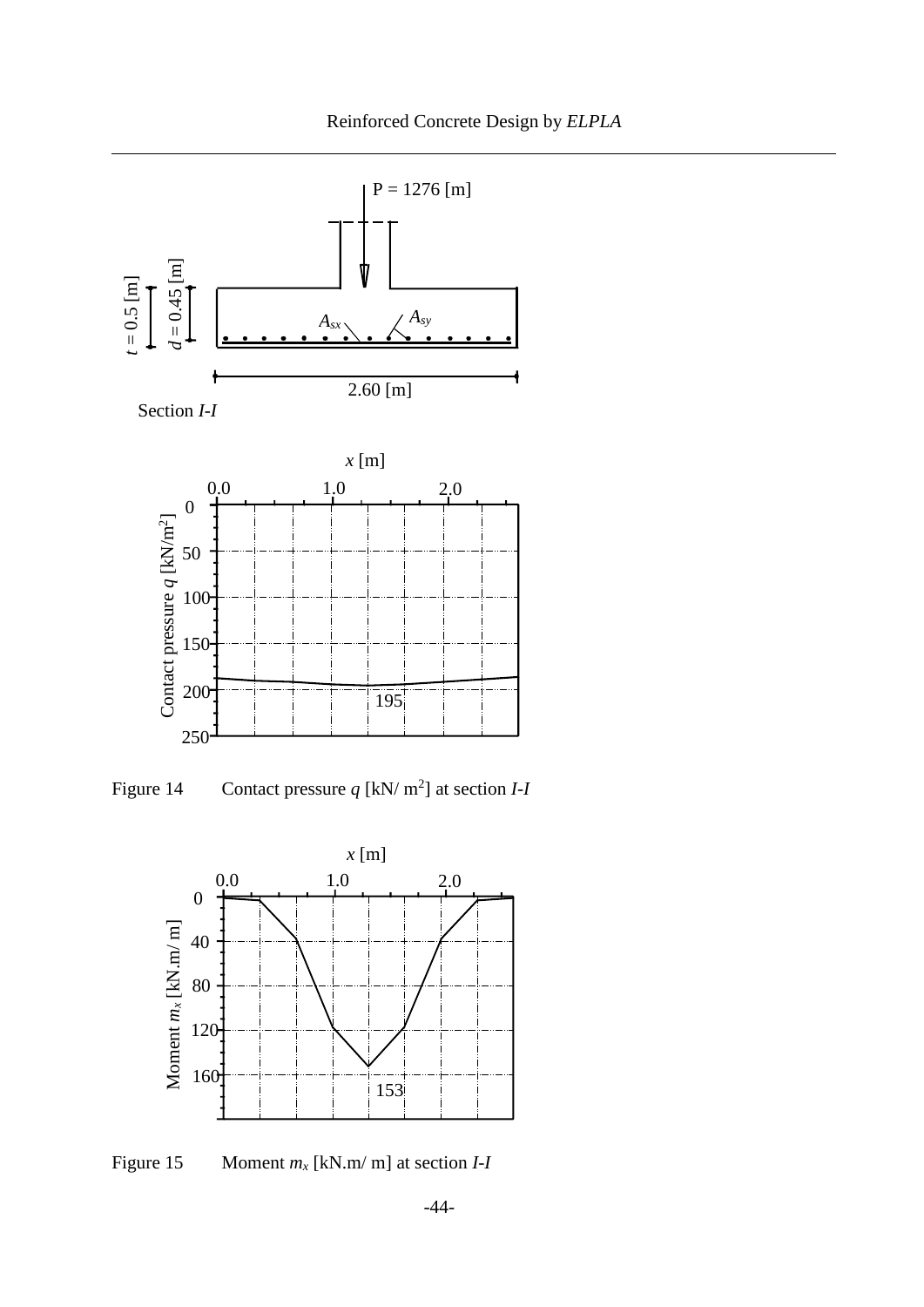#### **4 Design for EC 2**

## **4.1 Design for flexure moment**

#### **Material**

| Concrete grade                                           | $C 250 (ECP) = C 20/25 (EC 2)$                                    |
|----------------------------------------------------------|-------------------------------------------------------------------|
| Steel grade                                              | $S$ 36/52 (ECP) = BSt 360 (EC 2)                                  |
| Characteristic compressive cylinder strength of concrete | $f_{ck} = 20$ [MN/ m <sup>2</sup> ]                               |
| Characteristic tensile yield strength of reinforcement   | $f_{vk} = f_v = 360$ [MN/ m <sup>2</sup> ]                        |
| Partial safety factor for concrete strength              | $\gamma_c = 1.5$                                                  |
| Design concrete compressive strength                     | $f_{cd} = f_{ck}/\gamma_c = 20/1.5 = 13.33$ [MN/ m <sup>2</sup> ] |
| Partial safety factor for steel strength                 | $\gamma_s = 1.15$                                                 |
| Design tensile yield strength of reinforcing steel       | $f_{vd} = f_{vk}/\gamma_s = 360/1.15 = 313$ [MN/ m <sup>2</sup> ] |
|                                                          |                                                                   |

#### **Factored moment**

| Moment per meter at critical section obtained from analysis $M = 153$ [kN.m] = 0.153 [MN.m] |                                                        |
|---------------------------------------------------------------------------------------------|--------------------------------------------------------|
| Total load factor for both dead and live loads                                              | $\gamma = 1.5$                                         |
| Factored moment                                                                             | $M_{sd} = \gamma M = 1.5 \times 0.153 = 0.2295$ [MN.m] |

### **Geometry**

| Effective depth of the section      | $d = 0.45$ [m] |
|-------------------------------------|----------------|
| Width of the section to be designed | $b = 1.0$ [m]  |

### **Check for section capacity**

The limiting value of the ratio  $x/d$  is  $\xi_{\text{lim}} = 0.45$  for  $f_{ck} \le 35$  [MN/ m<sup>2</sup>]. The normalized concrete moment capacity μ*sd*, lim as a singly reinforced section is

$$
\mu_{sd, \, lim} = 0.8 \xi_{\text{lim}} (1 - 0.4 \xi_{\text{lim}})
$$

$$
\mu_{sd, \, lim} = 0.8 \times 0.45 (1 - 0.4 \times 0.45) = 0.295
$$

The normalized design moment μ*sd* is

$$
\mu_{sd} = \frac{M_{sd}}{bd^2 (0.85 f_{cd})}
$$

$$
\mu_{sd} = \frac{0.2295}{1.0 \times 0.45^2 (0.85 \times 13.33)} = 0.1
$$

 $\mu_{sd} = 0.1 < \mu_{sd, \text{lim}} = 0.295$ , then the section is designed as singly reinforced section.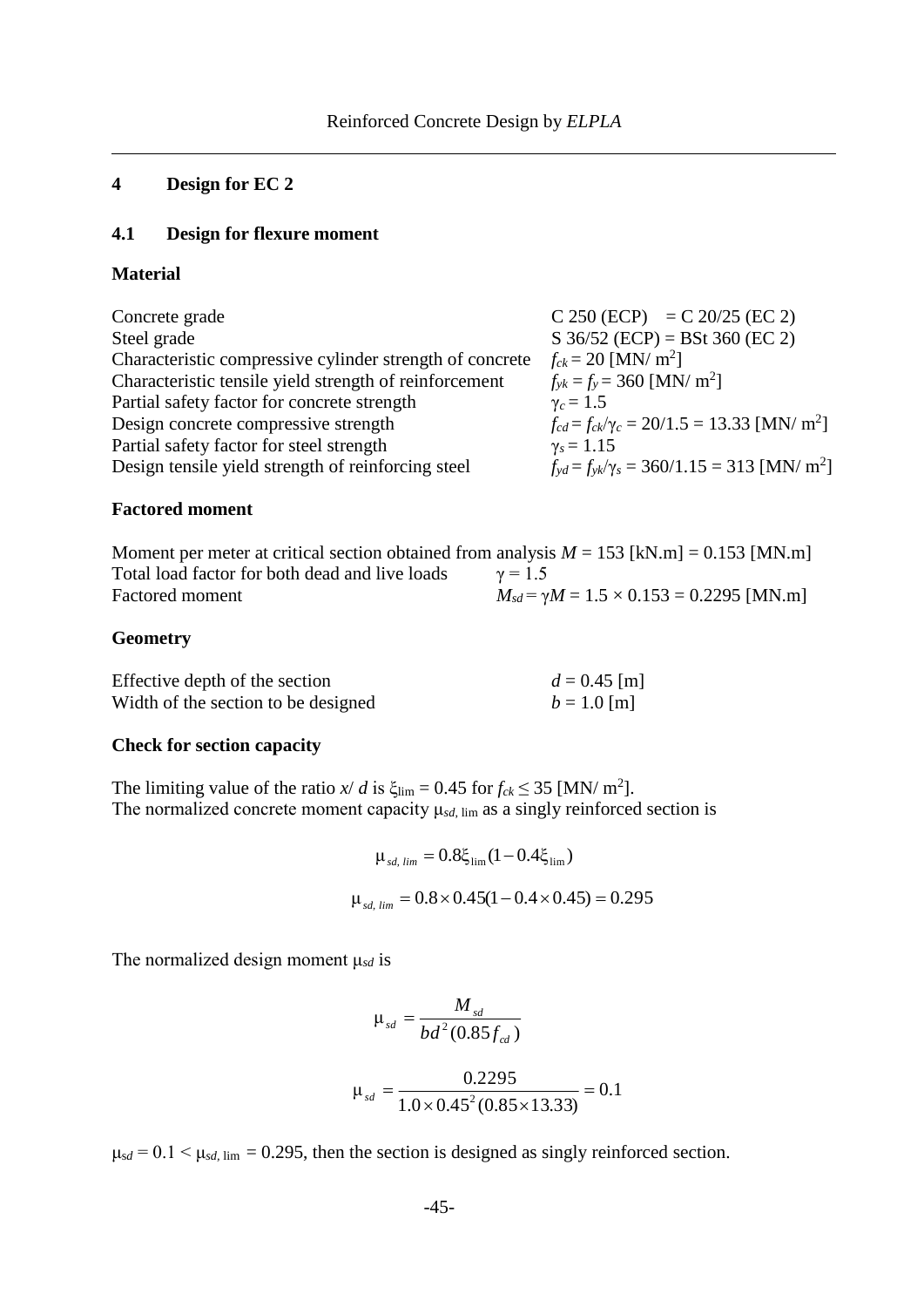# **Determination of tension reinforcement**

The normalized steel ratio  $\omega$  is

$$
\omega = 1 - \sqrt{1 - 2\mu_{sd}}
$$
  

$$
\omega = 1 - \sqrt{1 - 2 \times 0.1} = 0.106
$$

The required area of steel reinforcement per meter *A<sup>s</sup>* is

$$
A_{s} = \omega \left( \frac{(0.85 f_{cd})bd}{f_{yd}} \right)
$$

$$
A_{s} = 0.106 \left( \frac{(0.85 \times 13.33) \times 1.0 \times 0.45}{313} \right) = 0.001727 [m^{2}/ m]
$$

 $A_s = 17.27$  [cm<sup>2</sup>/ m]

Chosen steel  $7 \Phi 18/m = 17.8$  [cm<sup>2</sup>/m]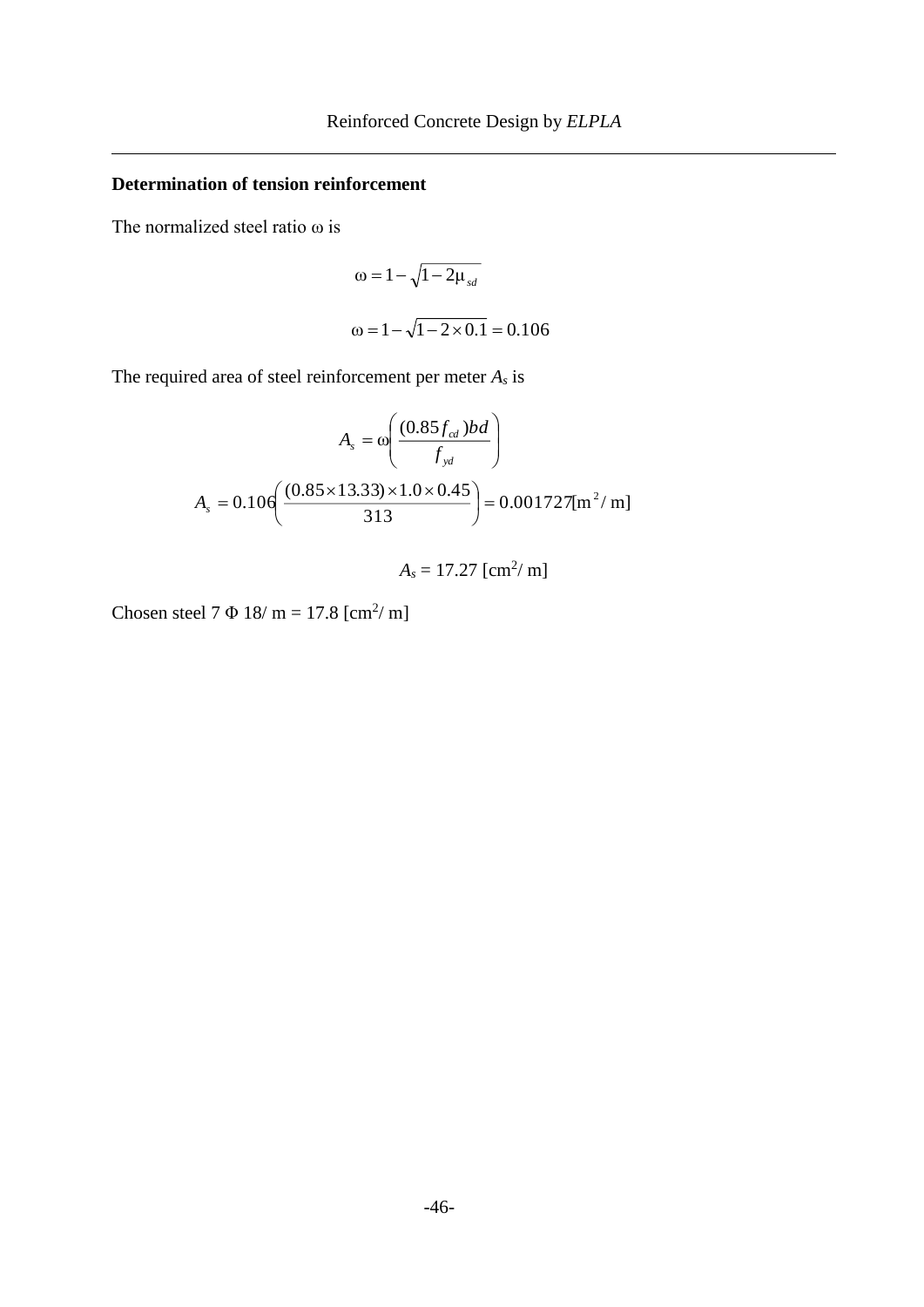The critical section for punching shear is at a distance  $r = 1.5$  *d* around the circumference of the column as shown in [Figure 16.](#page-6-0)



<span id="page-6-0"></span>Figure 16 Critical section for punching shear according to EC 2

#### **Geometry (Figure 16)**

Effective depth of the section  $d = d_x = d_y = 0.45$  [m] Column side  $c_x = c_y = 0.4$  [m] Distance of critical punching section from circumference of the column  $r = 1.5 d = 1.5 \times 0.45 = 0.675$  [m] Area of critical punching shear section  $A_{crit} = c_x^2 + 4 r c_x + \pi r^2 = (0.4)^2 + 4 \times 0.675 \times 0.4 + \pi 0.675^2 = 2.671$  [m<sup>2</sup>] Perimeter of critical punching shear section  $u_{crit} = 4c_x + 2 \pi r = 4 \times 0.4 + 2 \pi 0.675 = 5.841$  [m] Width of punching section  $b_x = b_y = c_x + 2r = 0.4 + 2 \times 0.675 = 1.75$  [m] Correction factor (where no eccentricity is expected)  $\beta = 1.0$ Coefficient for consideration of the slab thickness  $k = 1.6 - d = 1.6 - 0.45 = 1.15$  [m]  $> 1.0$  [m] Reinforcement under the column per meter  $A_s = 17.8$  [cm<sup>2</sup>/m] Reinforcement at punching section  $A_{sx} = A_{sy} = b_x A_s = 1.75 \times 17.8 = 31.15$  [cm<sup>2</sup>] Steel ratio  $\rho_1 = \rho_{1x} = \rho_{1y} = A_{sx} / (b_y \, d_x) = (31.15 \times 10^{-4}) / (1.75 \times 0.45) = 0.004 = 0.4$  [%]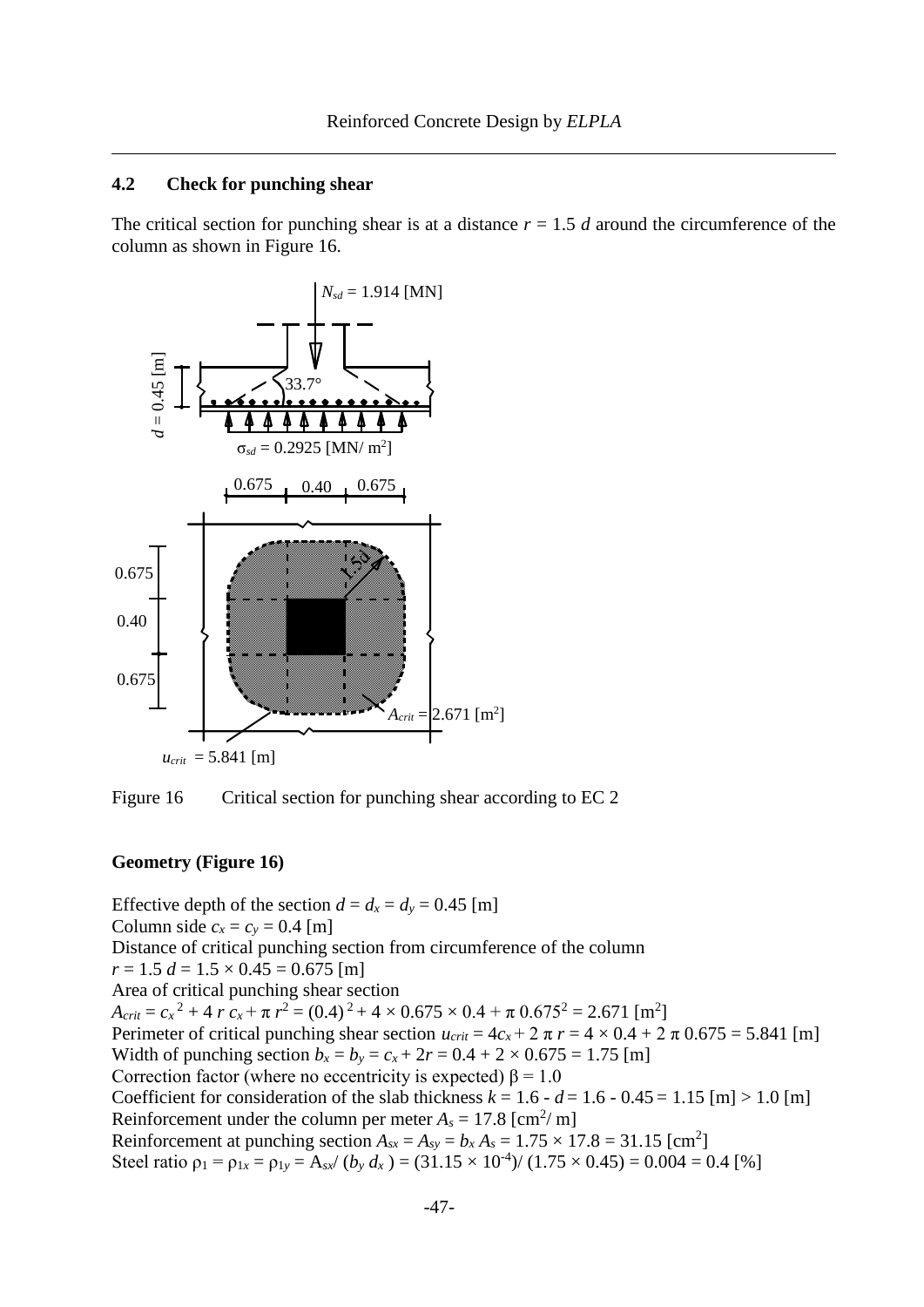### **Loads and stresses**

| Column load                                                              | $N = 1276$ [kN] = 1.276 [MN]                                                      |
|--------------------------------------------------------------------------|-----------------------------------------------------------------------------------|
| Soil pressure under the column                                           | $\sigma_0 = 195$ [kN/ m <sup>2</sup> ] = 0.195 [MN/ m <sup>2</sup> ]              |
| Total load factor for both dead and live loads                           | $\gamma = 1.5$                                                                    |
| Factored column load                                                     | $N_{sd} = \gamma N = 1.5 \times 1.276 = 1.914$ [MN]                               |
| Factored upward soil pressure under the column                           | $\sigma_{Sd} = \gamma \sigma_0 = 1.5 \times 0.195 = 0.2925$ [MN/ m <sup>2</sup> ] |
| Main value of shear strength for concrete $C$ 20/25 according to Table 1 |                                                                                   |
|                                                                          | $\tau_{Rd} = 1.2 \times 0.24 = 0.288$ [MN/ m]                                     |

## **Check for section capacity**

The punching force at ultimate design load *VSd* is

$$
V_{Sd}=N_{sd}-\sigma_{Sd}\,A_{crit}
$$

$$
V_{Sd} = 1.914 - 0.2925 \times 2.671 = 1.133
$$
 [MN]

The design value of the applied shear ν*Sd* is

$$
v_{Sd} = \frac{V_{Sd} \beta}{u_{crit}}
$$
  

$$
v_{Sd} = \frac{1.133 \times 1.0}{5.841} = 0.194 \text{ [MN/m]}
$$

Design shear resistance from concrete alone ν*Rd*<sup>1</sup> is

$$
v_{Rd1} = \tau_{Rd} k (1.2 + 40 \rho_1) d
$$

 $v_{\text{Rd1}} = 0.288 \times 1.15 \ (1.2 + 40 \times 0.004) \ 0.45 = 0.203 \ [MN/m]$ 

 $v_{Rd1} = 0.203$  [MN/ m]  $> v_{sd} = 0.194$  [MN/ m], the section is safe for punching shear.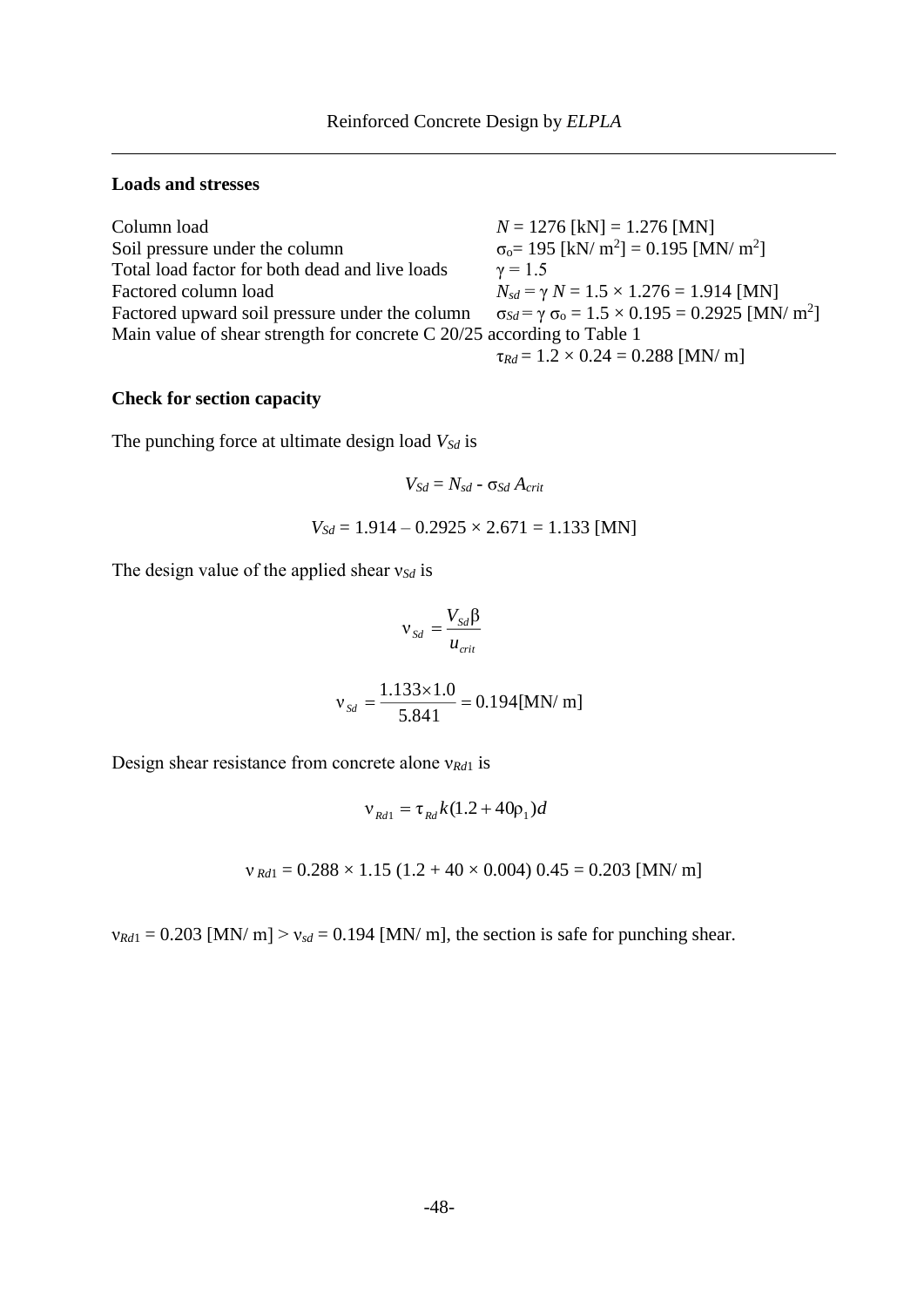# **5 Design for DIN 1045**

# **5.1 Design for flexure moment**

#### **Material**

| Concrete grade                                           | $C 250 (ECP) = B 25 (DIN 1045)$        |
|----------------------------------------------------------|----------------------------------------|
| Steel grade                                              | S $36/52$ (ECP) = BSt $360$ (DIN 1045) |
| Concrete compressive strength                            | $\beta_R = 17.5$ [MN/ m <sup>2</sup> ] |
| Tensile yield strength of steel                          | $\beta_s = 360$ [MN/ m <sup>2</sup> ]  |
| Concrete strength reduction factor for sustained loading | $\alpha_R = 0.95$                      |
| Safety factor                                            | $\gamma = 1.75$                        |

#### **Moment**

Moment per meter at critical section obtained from analysis  $M_s = 153$  [kN.m] = 0.153 [MN.m]

## **Geometry**

| Effective depth of the section      | $h = 0.45$ [m] |
|-------------------------------------|----------------|
| Width of the section to be designed | $b = 1.0$ [m]  |

#### **Check for section capacity**

The normalized design moment *m<sup>s</sup>* is

$$
m_s = \frac{M_s}{bh^2 \left(\frac{\alpha_R \beta_R}{\gamma}\right)}
$$

$$
m_s = \frac{0.153}{1.0 \times 0.45^2 \left(\frac{0.95 \times 17.5}{1.75}\right)} = 0.07953
$$

The limiting value of the ratio  $k_x$  of neutral axis to effective depth is

$$
k_x = \left(\frac{\varepsilon_{b1}}{\varepsilon_{b1} - \varepsilon_{s2}}\right)
$$

$$
k_x = \left(\frac{0.0035}{0.0035 + 0.003}\right) = 0.53846
$$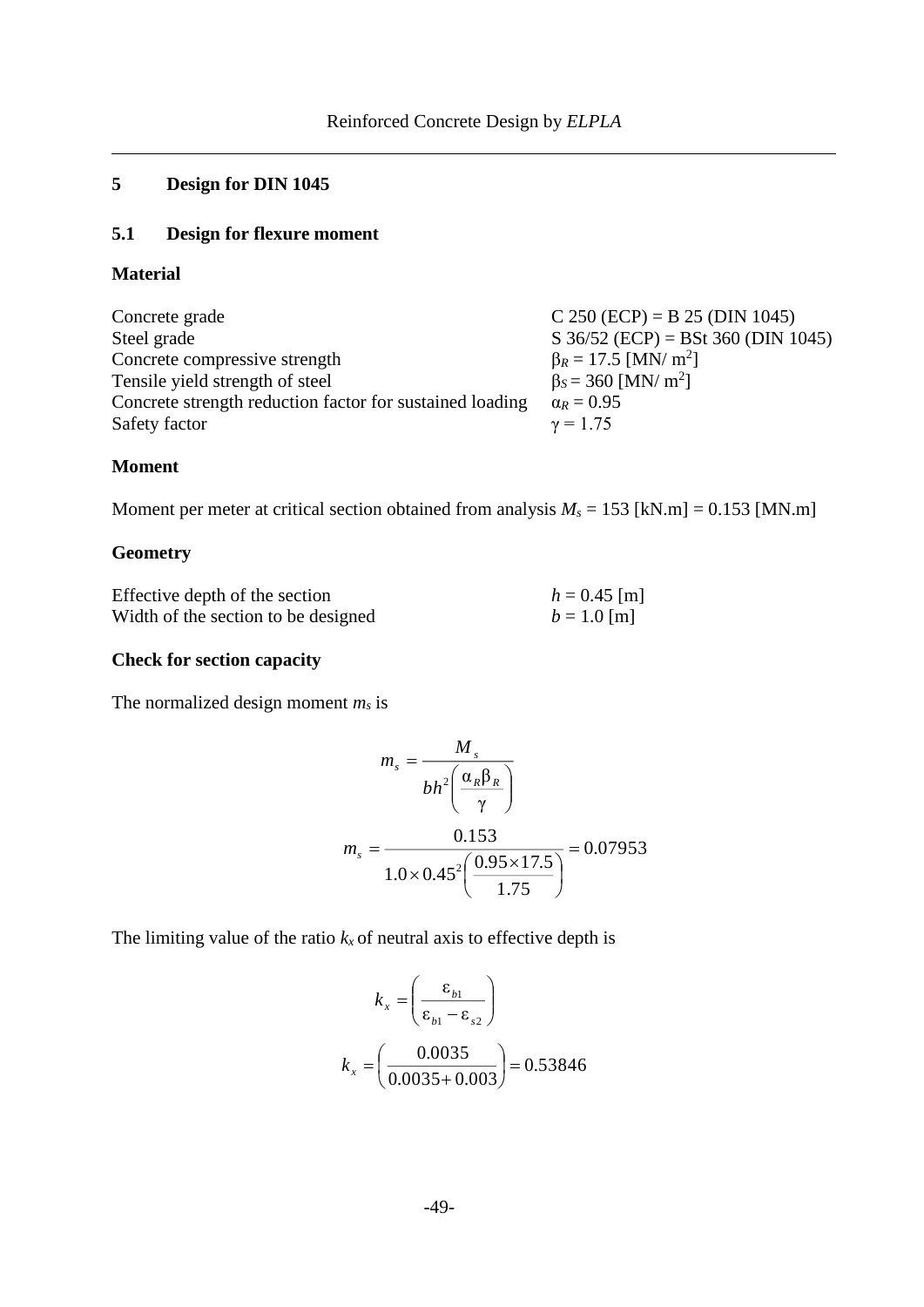The normalized concrete moment capacity  $m^*$  as a singly reinforced section is

$$
m^* = \chi k_x (1 - \frac{\chi}{2} k_x)
$$
  

$$
m^* = 0.8 \times 0.53846 (1 - \frac{0.8}{2} \times 0.53846) = 0.337987
$$

 $m_s = 0.07953 < m^*$ <sub>s</sub> = 0.337987, then the section is designed as singly reinforced section.

## **Determination of tension reinforcement**

The normalized steel ratio ω*<sup>M</sup>* is

$$
\omega_M = 1 - \sqrt{1 - 2m_s}
$$
  

$$
\omega_M = 1 - \sqrt{1 - 2 \times 0.07953} = 0.08297
$$

The required area of steel reinforcement per meter *A<sup>s</sup>* is

$$
A_s = \omega_M \left( \frac{(\alpha_R \beta_R) bh}{\beta_S} \right)
$$
  

$$
A_s = 0.0829 \left( \frac{(0.95 \times 17.5) 1.0 \times 0.45}{360} \right) = 0.001724 \text{ [m}^2/\text{ m]}
$$

$$
A_s=17.24~[\text{cm}^2/\text{m}]
$$

Chosen steel  $7 \Phi 18/m = 17.8$  [cm<sup>2</sup>/m]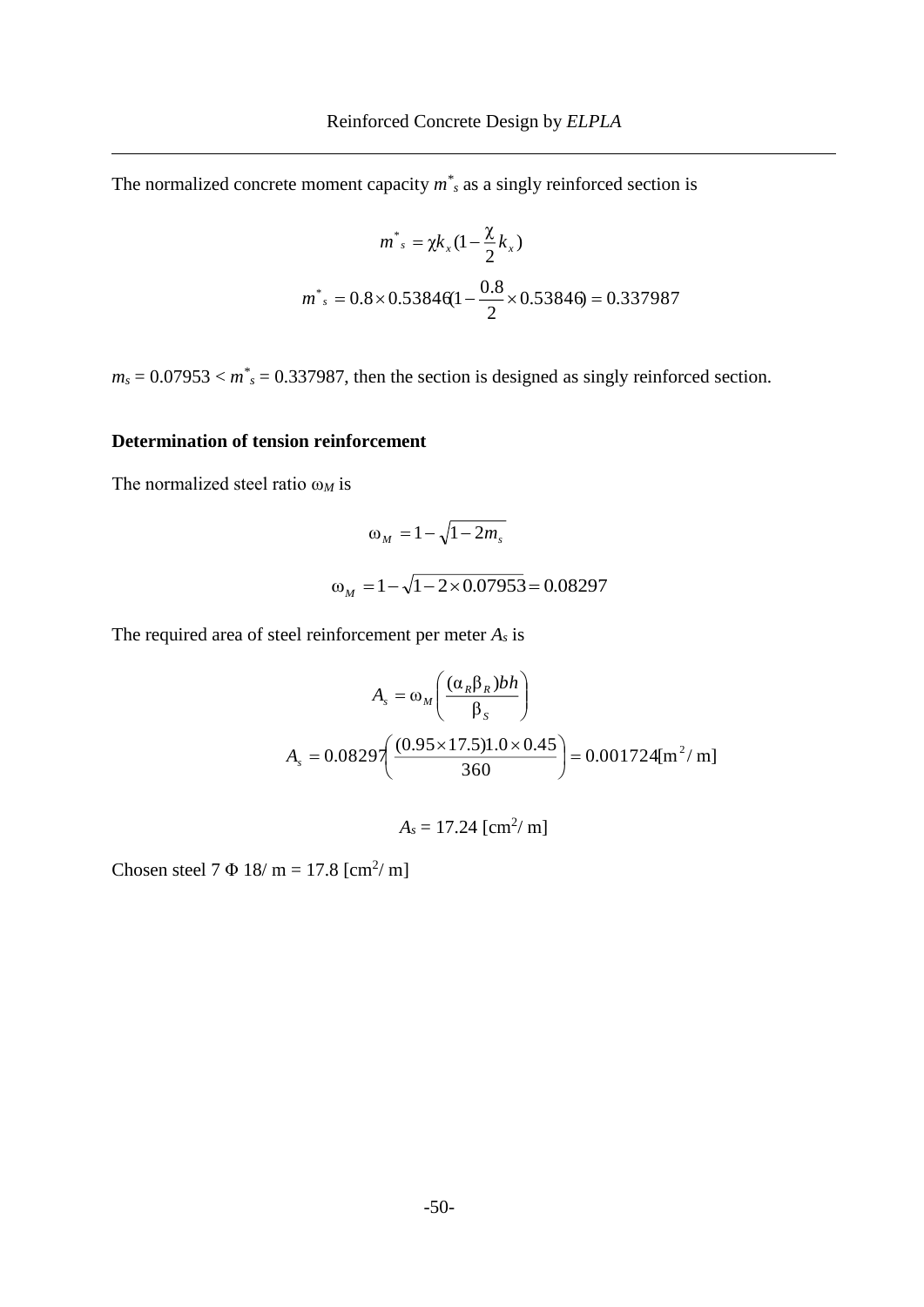The critical section for punching shear is a circle of diameter  $d_r = 0.902$  [m] around the circumference of the column as shown in [Figure 17.](#page-10-0)



<span id="page-10-0"></span>Figure 17 Critical section for punching shear according to DIN 1045

#### **Geometry [\(Figure 17\)](#page-10-0)**

Effective depth of the section  $h = 0.45$  [m] Column side  $c_x = c_x = 0.4$  [m] Average diameter of the column  $c = 1.13 \times 0.4 = 0.452$  [m] Diameter of critical punching shear section  $d_r = c + h = 0.452 + 0.45 = 0.902$  [m]  $Area of critical pumping shear section$ Perimeter of critical punching shear section  $u = \pi d_r = \pi 0.902 = 2.834$  [m] Reinforcement in *x*-direction

Diameter of loaded area  $d_k = 2 h + c = 2 \times 0.45 + 0.452 = 1.352$  [m]  $^{2}/4 = \pi$  1.352<sup>2</sup>/4 = 1.4356 [m<sup>2</sup>]  $A_{sx} = A_{sy} = 0.00178$  [m<sup>2</sup>/ m]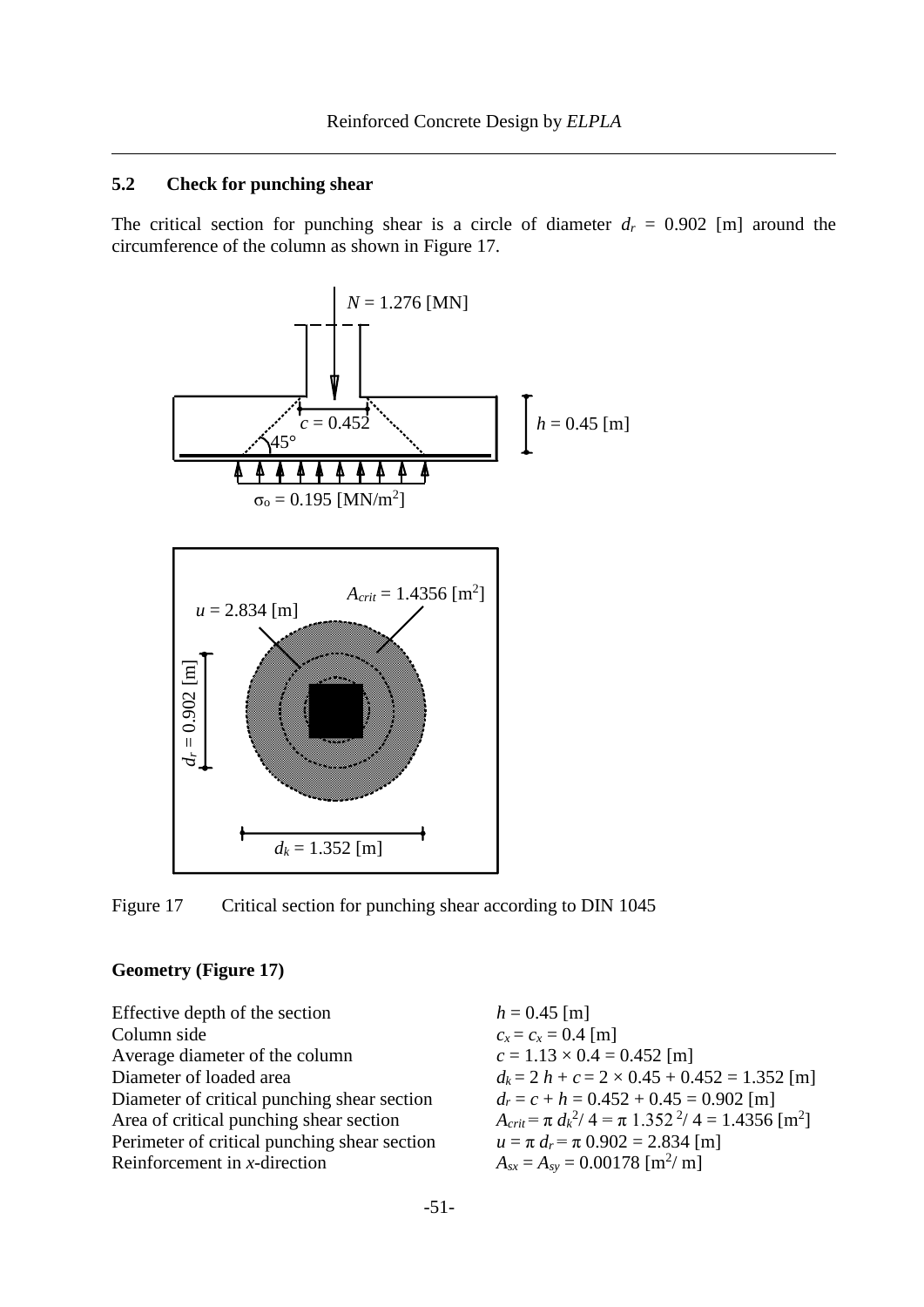#### **Loads and stresses**

Column load  $N = 1276$  [kN] = 1.276 [MN] Soil pressure under the column  $[$  = 0.195 [MN/ m<sup>2</sup>] Main value of shear strength for concrete B 25 according to Table 2  $\tau_{011} = 0.5$  [MN/ m<sup>2</sup>] Factor depending on steel grade according to Table 6  $\alpha_s = 1.3$ 

### **Check for section capacity**

The punching shear force *Q<sup>r</sup>* is

$$
Q_r = N - \sigma_0 A_{crit}
$$

$$
Q_r = 1.276 - 0.195 \times 1.4356 = 0.9961 \text{ [MN]}
$$

The punching shear stress  $\tau_r$  is

$$
\tau_r = \frac{Q_r}{uh}
$$

$$
\tau_r = \frac{0.9961}{2.834 \times 0.45} = 0.781 \text{[MN/m}^2\text{]}
$$

Reinforcement grade μ*<sup>g</sup>* is

$$
\mu_{g} = \frac{A_{sx} + A_{sy}}{2h}
$$

$$
\mu_{g} = \frac{0.00178 + 0.00178}{2 \times 0.45} = 0.00396 = 0.396[\%]
$$

Coefficient for consideration of reinforcement  $\kappa_1$  is

$$
\kappa_1 = 1.3 \alpha_s \sqrt{\mu_g}
$$

$$
\kappa_1 = 1.3 \times 1.3 \sqrt{0.396} = 1.063
$$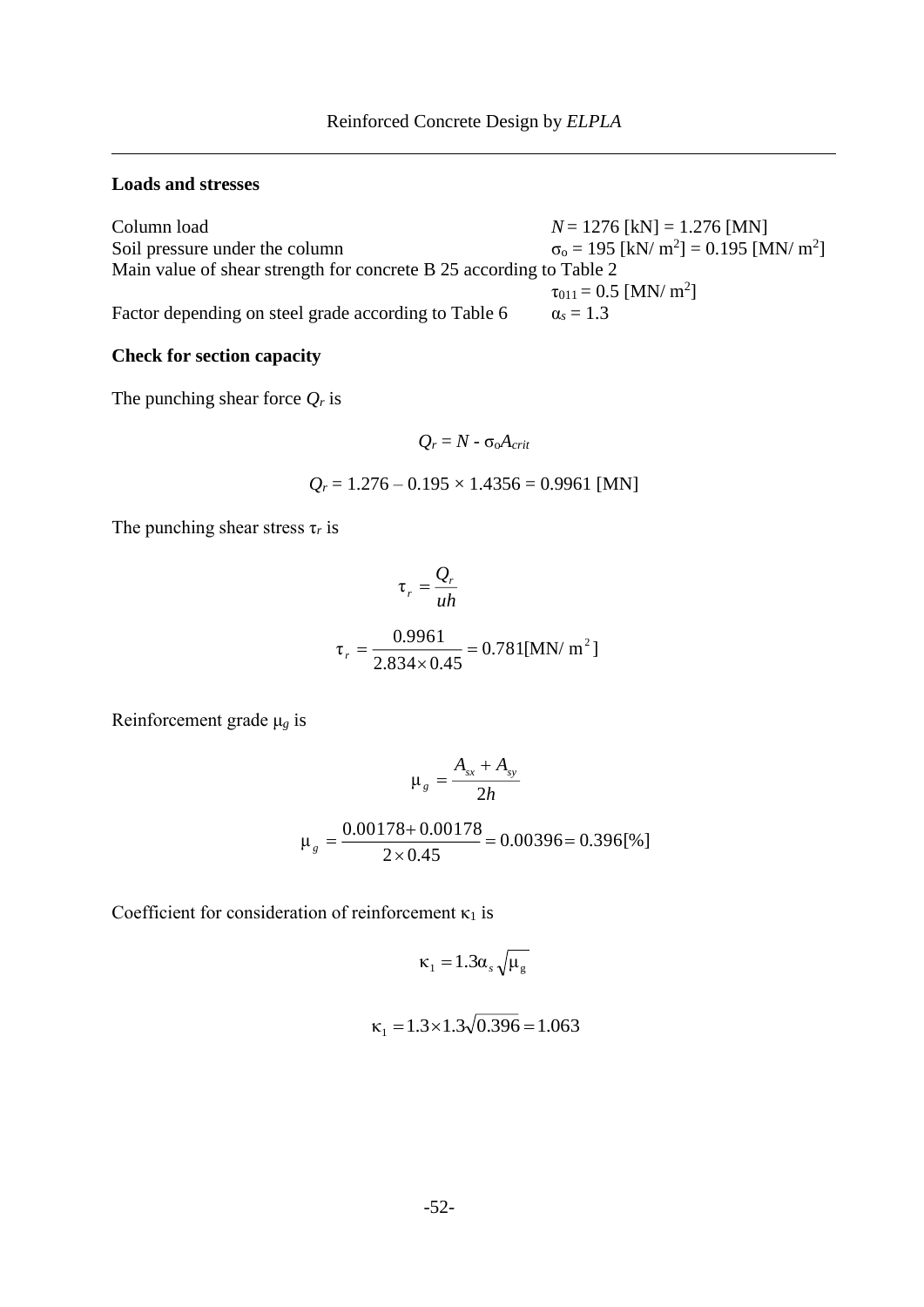The allowable concrete punching strength  $\tau_{r1}$  [MN/ m<sup>2</sup>] is given by

$$
\tau_{r1} = \kappa_1 \tau_{011}
$$
  

$$
\tau_{r1} = 1.063 \times 0.5 = 0.532 \text{ [MN/m}^2 \text{]}
$$

 $\tau_{r1} = 0.532$  [MN/ m<sup>2</sup>] <  $\tau_r = 0.781$  [MN/ m<sup>2</sup>], the section is unsafe for punching shear. Such situation can be conveniently rectified by increasing the depth of the footing. It will be noticed that the required increase here is 10 [cm].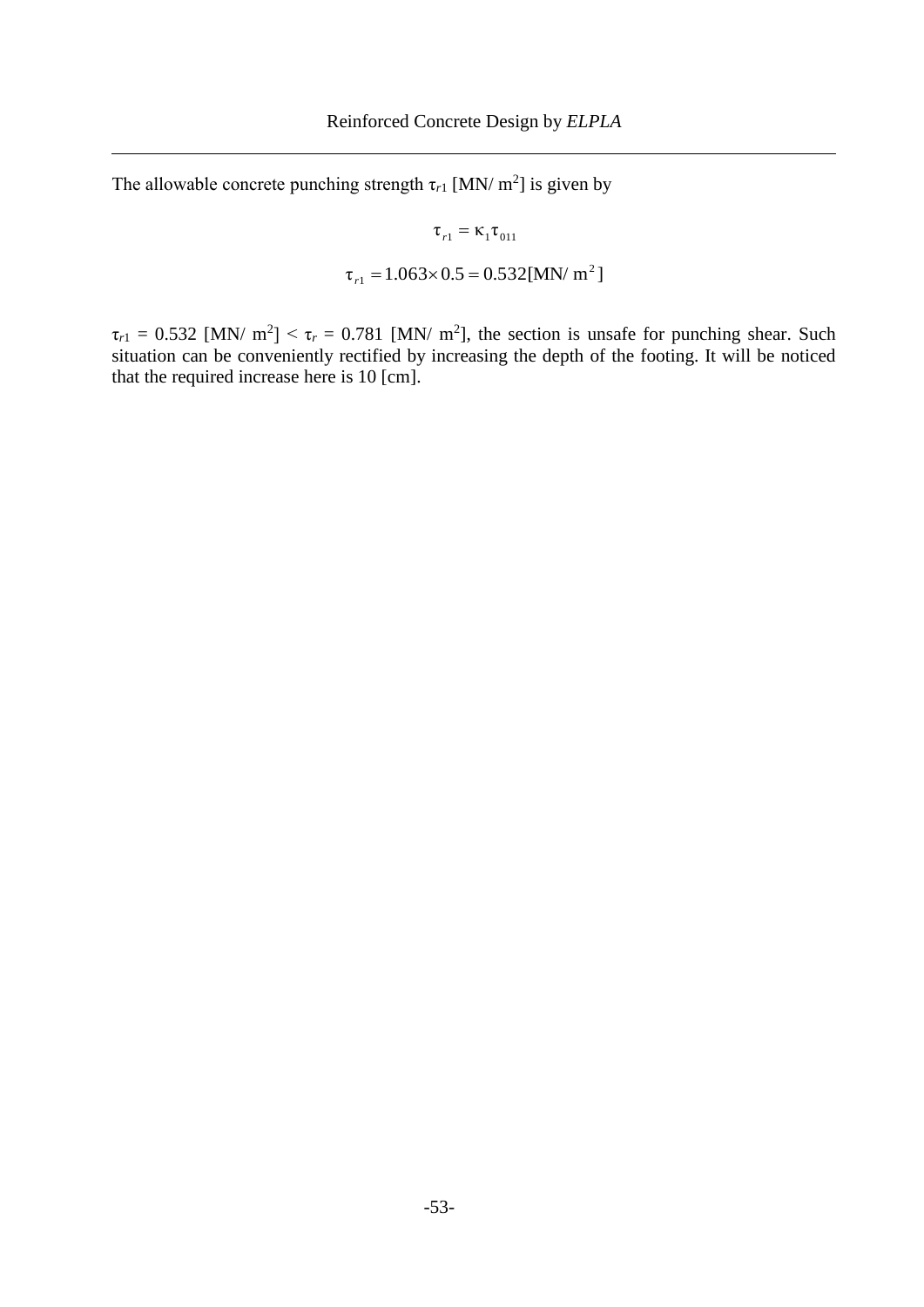# **6 Design for ACI**

## **6.1 Design for flexure moment**

#### **Material**

| Concrete grade                                                                       | $C$ 250 (ECP)                     |
|--------------------------------------------------------------------------------------|-----------------------------------|
| Steel grade                                                                          | S 36/52 (ECP)                     |
| Specified compressive strength of concrete                                           | $fQ_c = 20$ [MN/ m <sup>2</sup> ] |
| Specified yield strength of flexural reinforcement $f_y = 360$ [MN/ m <sup>2</sup> ] |                                   |
| Strength reduction factor for flexure                                                | $\varphi = 0.9$                   |

#### **Factored moment**

Moment per meter at critical section obtained from analysis  $M = 153$  [kN.m] = 0.153 [MN.m] Total load factor for both dead and live loads  $\gamma = 1.5$ Factored moment  $M_u = \gamma M = 1.5 \times 0.153 = 0.2295$  [MN.m]

#### **Geometry**

| Effective depth of the section      | $d = 0.45$ [m] |
|-------------------------------------|----------------|
| Width of the section to be designed | $b = 1.0$ [m]  |

### **Check for section capacity**

The depth of the compression block *a* is

$$
a = d - \sqrt{d^2 - \frac{2|M_u|}{(\alpha f_c')\varphi b}}
$$

$$
a = 0.45 - \sqrt{0.45^2 - \frac{2|0.2295|}{(0.85 \times 20)0.9 \times 1.0}} = 0.0347 \text{ [m]}
$$

The factor for obtaining depth of compression block in concrete  $\beta_1$  is

$$
\beta_1 = 0.85 - 0.05 \left( \frac{f_c' - 28}{7} \right), 0.65 \le \beta_1 \le 0.85
$$

$$
\beta_1 = 0.85 - 0.05 \left( \frac{20 - 28}{7} \right) = 0.91 > 0.85
$$

 $β<sub>1</sub> = 0.85$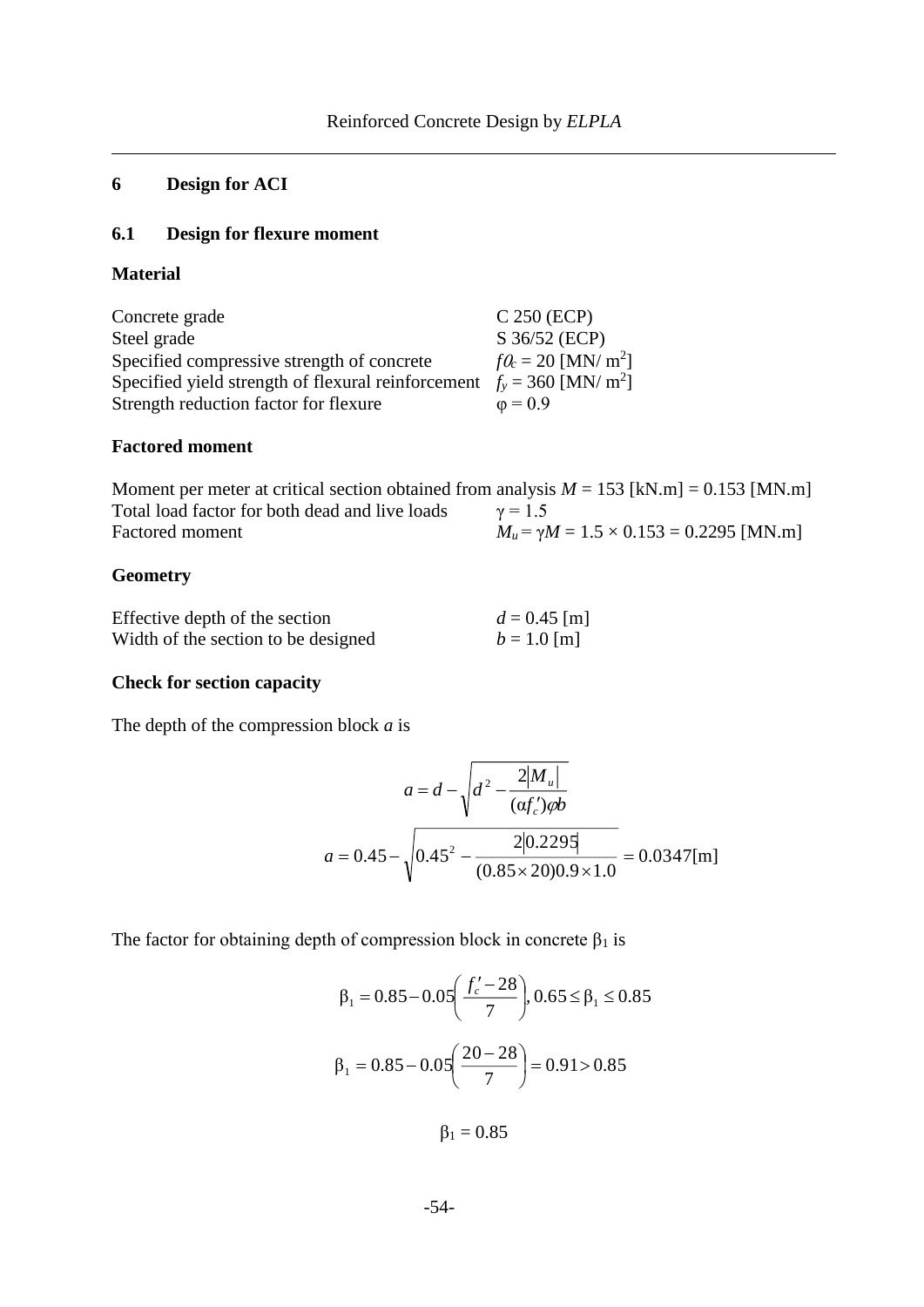The depth of neutral axis at balanced condition *c<sup>b</sup>* is

$$
c_b = \left(\frac{\varepsilon_{max}}{\varepsilon_{max} + \frac{f_y}{E_s}}\right) d
$$

$$
c_b = \left(\frac{0.003}{0.003 + \frac{360}{203900}}\right) 0.45 = 0.283 \text{ [m]}
$$

The maximum allowed depth of compression block *amax* is

$$
a_{max} = 0.75\beta_1 c_b
$$
  

$$
a_{max} = 0.75 \times 0.85 \times 0.283 = 0.18 \text{[m]}
$$

 $a_{max} = 0.18$  [m] >  $a = 0.0347$  [m], then the section is designed as singly reinforced section.

**Determination of tension reinforcement**

$$
A_s = \frac{M_u}{\varphi f_y \left(d - \frac{a}{2}\right)}
$$
  

$$
A_s = \frac{0.2295}{0.9 \times 360 \left(0.45 - \frac{0.0347}{2}\right)} = 0.001637 \text{ [m}^2/\text{ m]}
$$
  

$$
A_s = 16.37 \text{ [cm}^2/\text{ m]}
$$

Chosen steel 7  $\Phi$  18/ m = 17.8 [cm<sup>2</sup>/ m]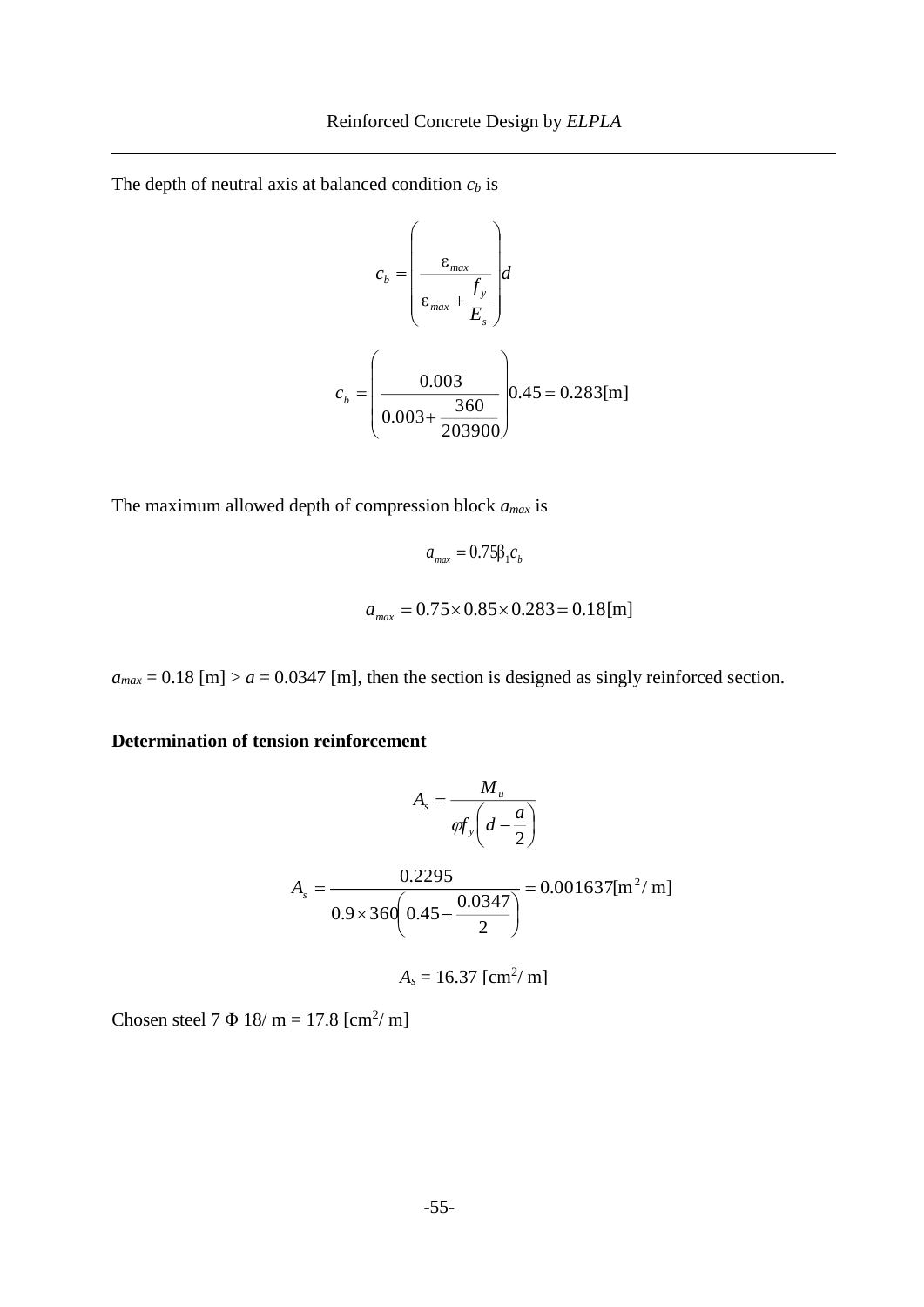The critical punching shear section on a perimeter at a distance  $d/2 = 0.225$  [m] from the face of the column is shown in [Figure 18.](#page-15-0)



<span id="page-15-0"></span>Figure 18 Critical section for punching shear according to ACI

# **Geometry [\(Figure 18\)](#page-15-0)**

| Effective depth of the section                 | $d = 0.45$ [m]                                                 |
|------------------------------------------------|----------------------------------------------------------------|
| Column side                                    | $a_c = b_c = 0.4$ [m]                                          |
| Area of critical punching shear section        | $A_p = (a_c + d)^2 = (0.4 + 0.45)^2 = 0.723$ [m <sup>2</sup> ] |
| Perimeter of critical punching shear section   | $b_0 = 4(a_c + d) = 4(0.4 + 0.45) = 3.4$ [m]                   |
| Ratio of long side to short side of the column | $\beta_c = 1.0$                                                |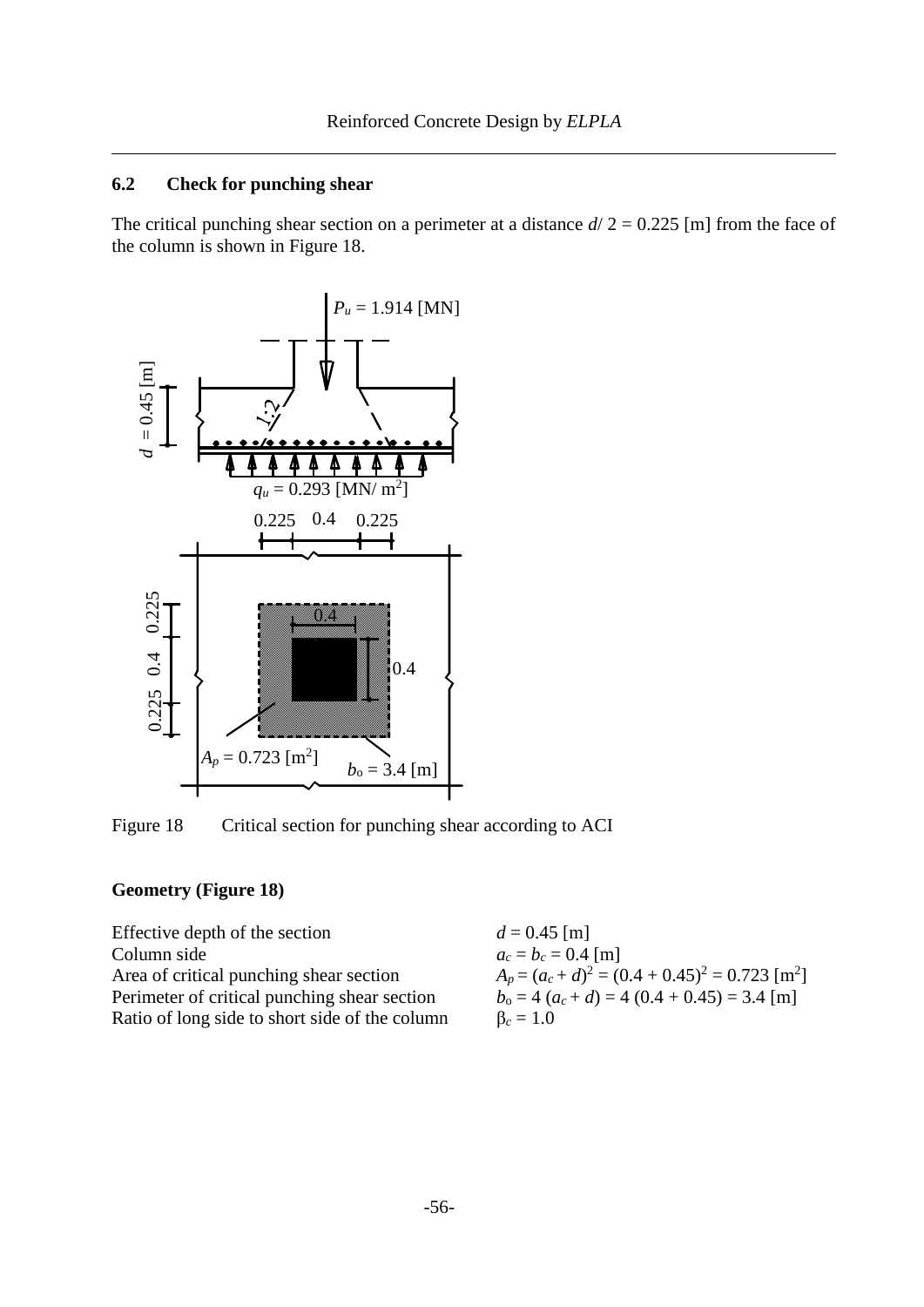## **Loads and stresses**

| Specified compressive strength of concrete     | $f_c = 20$ [MN/ m <sup>2</sup> ]                                  |
|------------------------------------------------|-------------------------------------------------------------------|
| Strength reduction factor for punching shear   | $\varphi = 0.85$                                                  |
| Total load factor for both dead and live loads | $\gamma = 1.5$                                                    |
| Column load                                    | $P_c = 1276$ [kN] = 1.276 [MN]                                    |
| Soil pressure under the column                 | $q = 195$ [kN/ m <sup>2</sup> ] = 0.195 [MN/ m <sup>2</sup> ]     |
| Factored column load                           | $P_u = \gamma P_c = 1.5 \times 1.276 = 1.914$ [MN]                |
| Factored soil pressure under the column        | $q_u = \gamma q = 1.5 \times 0.195 = 0.293$ [MN/ m <sup>2</sup> ] |

#### **Check for section capacity**

The nominal concrete punching strength ν*<sup>c</sup>* is

$$
v_c = 0.083 \left( 2 + \frac{4}{\beta_c} \right) \sqrt{f'_c}, \le 0.34 \sqrt{f'_c}
$$
  
 $v_c = 0.083 \left( 2 + \frac{4}{1.0} \right) \sqrt{20}, \le 0.34 \sqrt{20}$ 

 $v_c = 1.521$  [MN/ m<sup>2</sup>]

The allowable concrete punching shear capacity  $V_c$  is

$$
V_c = v_c \; b_0 d
$$

$$
V_c = 1.521 \times 3.4 \times 0.45 = 2.327
$$
 [MN]

The factored punching shear force *V<sup>u</sup>* is

$$
V_u = P_u - q_u A_p
$$

$$
V_u = 1.914 - 0.293 \times 0.723 = 1.702
$$
 [MN]

The available shear strength is

$$
\varphi
$$
 V<sub>c</sub> = 0.85 × 2.327 = 1.978 [MN]

 $\varphi$  *V<sub>c</sub>* = 1.978 [MN] > *V<sub>u</sub>* = 1.702 [MN], the section is safe for punching shear.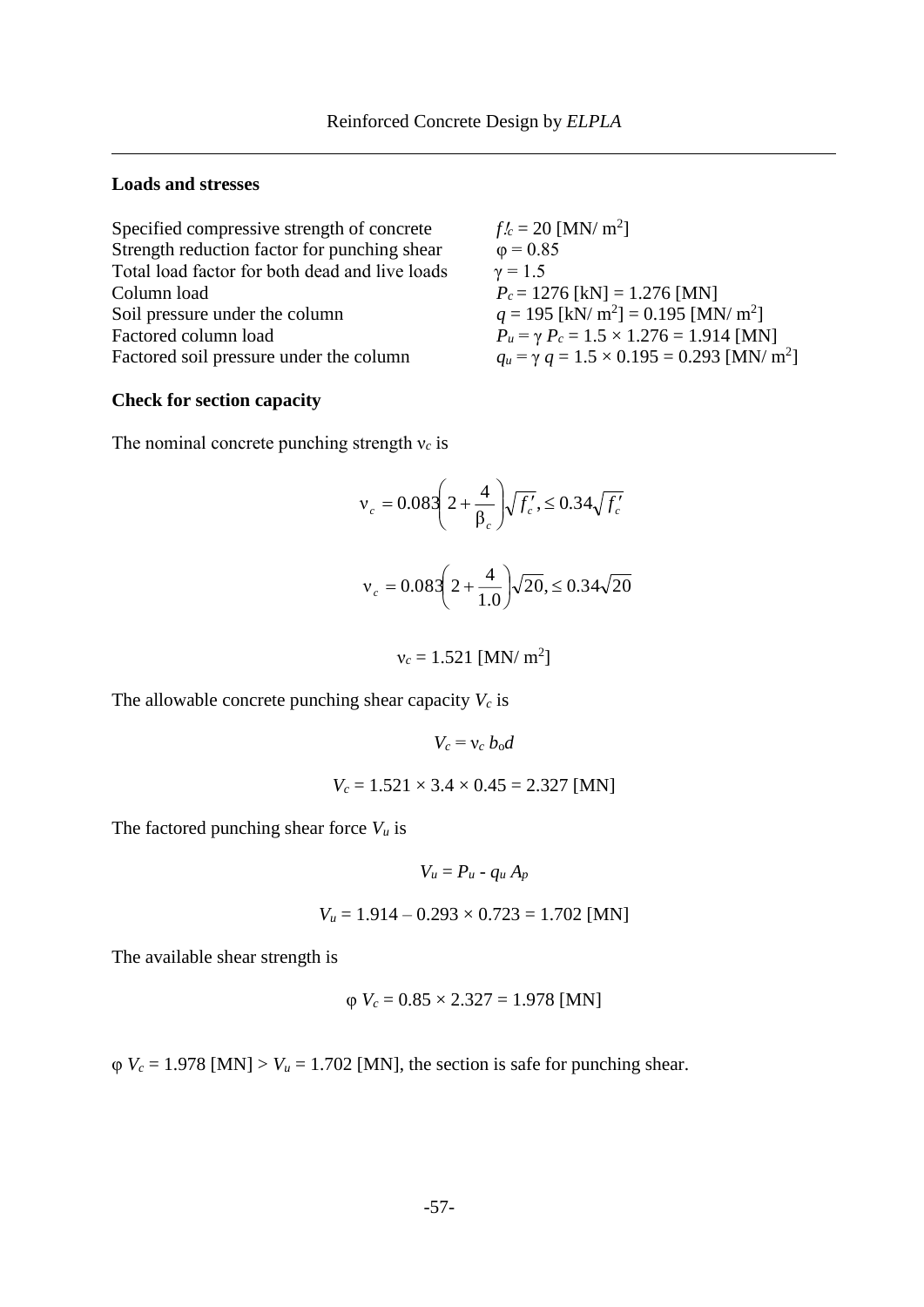# **7 Design for ECP (limit state method)**

## **7.1 Design for flexure moment**

#### **Material**

| Concrete grade                              | C <sub>250</sub>                    |
|---------------------------------------------|-------------------------------------|
| Steel grade                                 | $S \frac{36}{52}$                   |
| Concrete cube strength                      | $f_{cu} = 25$ [MN/ m <sup>2</sup> ] |
| Reinforcement yield strength                | $f_v = 360$ [MN/ m <sup>2</sup> ]   |
| Partial safety factor for concrete strength | $\gamma_c = 1.5$                    |
| Partial safety factor for steel strength    | $\gamma_s = 1.15$                   |

### **Factored moment**

Moment per meter at critical section obtained from analysis  $M = 153$  [kN.m] = 0.153 [MN.m] Total load factor for both dead and live loads  $\gamma = 1.5$ Factored moment  $M_u = \gamma M = 1.5 \times 0.153 = 0.2295$  [MN.m]

## **Geometry**

| Effective depth of the section      | $d = 0.45$ [m] |
|-------------------------------------|----------------|
| Width of the section to be designed | $b = 1.0$ [m]  |

#### **Check for section capacity**

The max value of the ratio ξ*max* is

$$
\xi_{max} = \beta \left( \frac{\varepsilon_{max}}{\varepsilon_{max} + \frac{f_y}{\gamma_s E_s}} \right)
$$

$$
\xi_{max} = \frac{2}{3} \left( \frac{0.003}{0.003 + \frac{360}{1.15 \times 200000}} \right) = 0.438
$$

The max concrete capacity *Rmax* as a singly reinforced section is

$$
R_{max} = 0.544 \xi_{max} (1 - 0.4 \xi_{max})
$$

$$
R_{max} = 0.544 \times 0.438 (1 - 0.4 \times 0.438) = 0.197
$$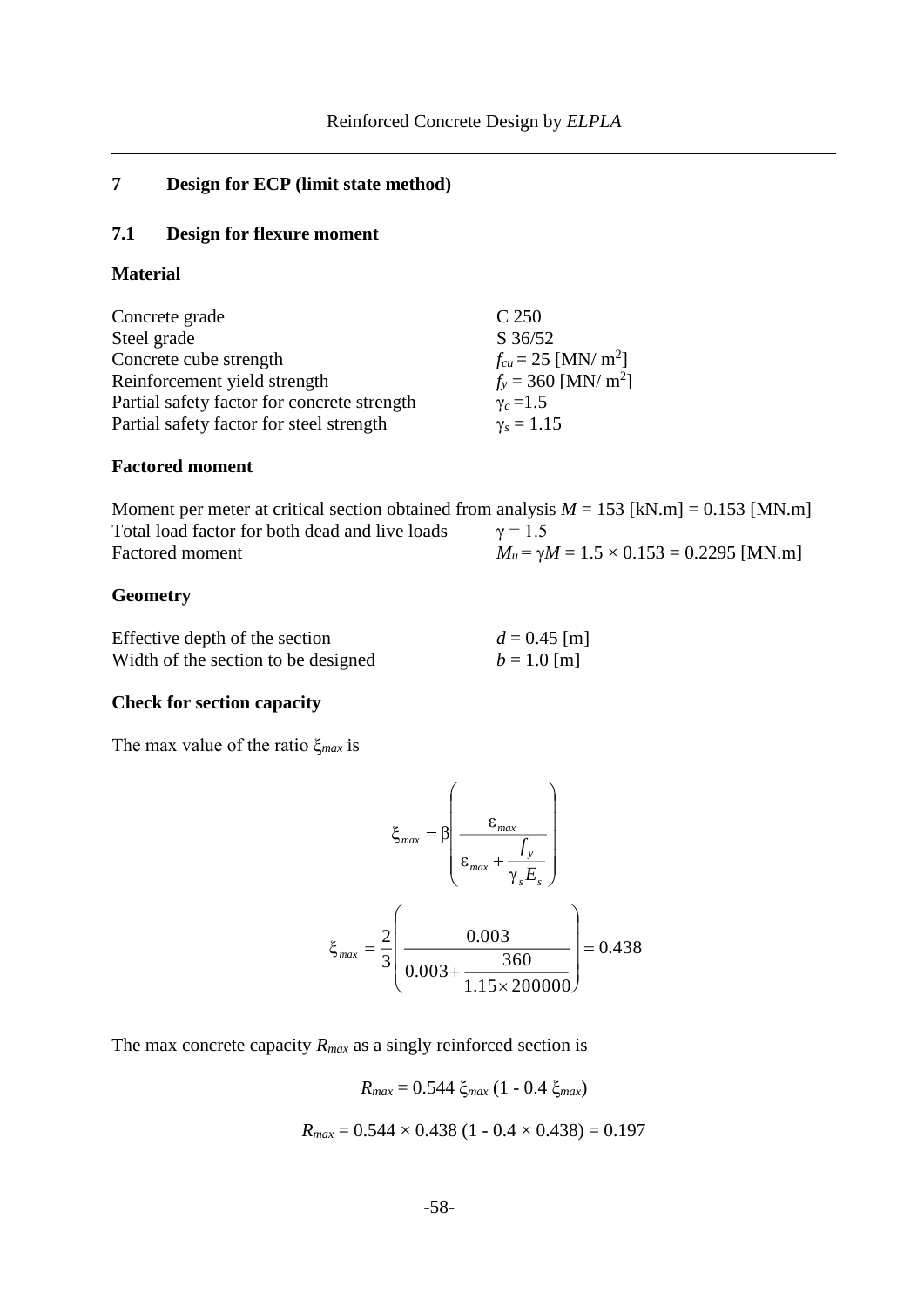The maximum moment  $M_{u, max}$  as a singly reinforced section is

$$
M_{u, \text{max}} = R_{\text{max}} \frac{f_{\text{cu}}}{\gamma_c} bd^2
$$

$$
M_{u, \text{max}} = 0.197 \times \frac{25}{1.5} \times 1.0 \times 0.45^2 = 0.665 \text{ [MN.m]}
$$

 $M_u$ ,  $_{max}$  = 0.665 >  $M_u$  = 0.2295, then the section is designed as singly reinforced section.

## **Determination of tension reinforcement**

The concrete capacity  $R_1$  is

$$
R_1 = \frac{M_u}{f_{cu}bd^2}
$$
  

$$
R_1 = \frac{0.2295}{25 \times 1.0 \times 0.45^2} = 0.045
$$

The normalized steel ratio ω is

$$
\omega = 0.521(1 - \sqrt{1 - 4.41R_1})
$$

$$
\omega = 0.521(1 - \sqrt{1 - 4.41 \times 0.045}) = 0.055
$$

The required area of steel reinforcement per meter *A<sup>s</sup>* is

$$
A_s = \omega \frac{f_{cu}}{f_y} bd
$$

$$
A_s = 0.055 \times \frac{25}{360} \times 1.0 \times 0.45 = 0.001719 \text{ [m}^2/\text{ m]}
$$

$$
A_s=17.19~\mathrm{[cm^2/m]}
$$

Chosen steel  $7 \Phi 18/m = 17.8$  [cm<sup>2</sup>/m]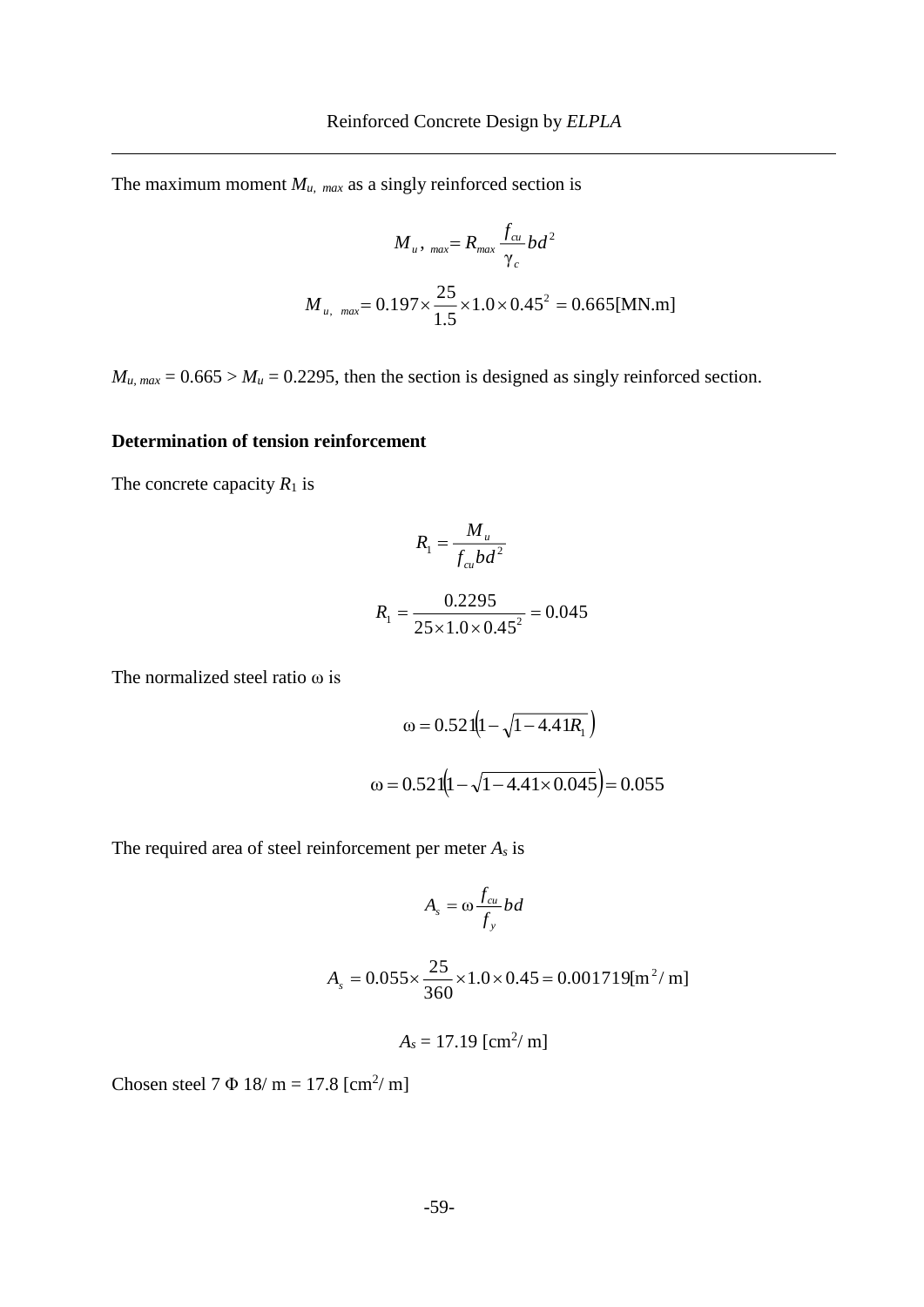The critical punching shear section on a perimeter at a distance  $d/2 = 0.225$  [m] from the face of the column is shown in [Figure 19.](#page-19-0)



<span id="page-19-0"></span>Figure 19 Critical section for punching shear according to ECP

### **Geometry [\(Figure 19\)](#page-19-0)**

| Effective depth of the section               | $d = 0.45$ [m]                                             |
|----------------------------------------------|------------------------------------------------------------|
| Column side                                  | $a = b = 0.4$ [m]                                          |
| Area of critical punching shear section      | $A_p = (a+d)^2 = (0.4 + 0.45)^2 = 0.723$ [m <sup>2</sup> ] |
| Perimeter of critical punching shear section | $b_0 = 4(a+d) = 4(0.4 + 0.45) = 3.4$ [m]                   |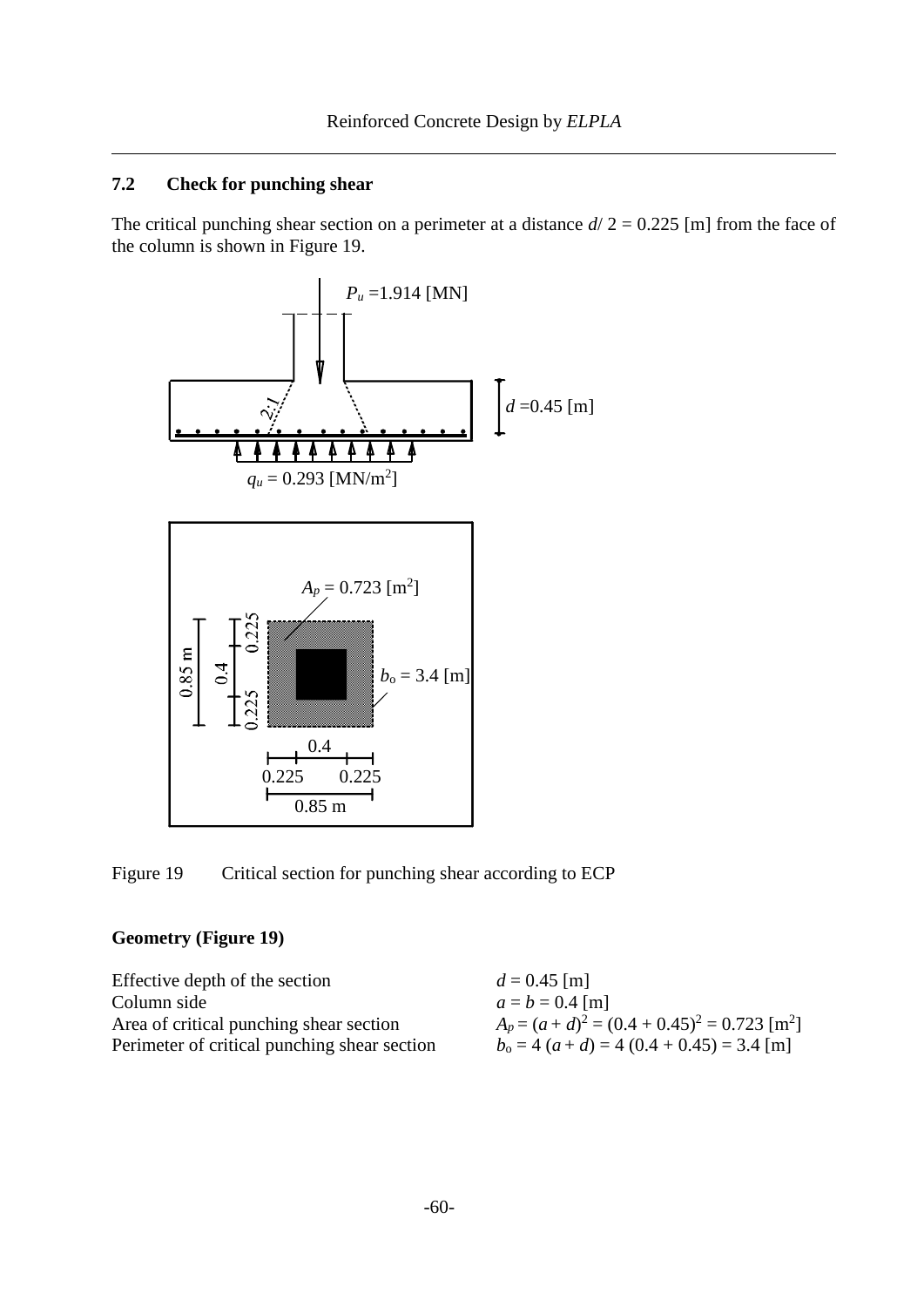### **Loads and stresses**

| $f_{cu} = 25$ [MN/ m <sup>2</sup> ]                                 |
|---------------------------------------------------------------------|
| $\gamma = 1.5$                                                      |
| $\gamma_c = 1.5$                                                    |
| $P = 1276$ [kN] = 1.276 [MN]                                        |
| $q_0 = 195$ [kN/ m <sup>2</sup> ] = 0.195 [MN/ m <sup>2</sup> ]     |
| $P_u = \gamma P = 1.5 \times 1.276 = 1.914$ [MN]                    |
| $q_u = \gamma q_0 = 1.5 \times 0.195 = 0.293$ [MN/ m <sup>2</sup> ] |
|                                                                     |

## **Check for section capacity**

The factored punching shear force *Qup* is

$$
Q_{up}=P_u-q_u A_p
$$

$$
Q_{up} = 1.914 - 0.293 \times 0.723 = 1.702
$$
 [MN]

The punching shear stress *qup* is

$$
q_{up} = \frac{Q_{up}}{b_{\rm o}d}
$$

$$
q_{up} = \frac{1.702}{3.4 \times 0.45} = 1.112 \, [\text{MN/ m}^2]
$$

The nominal concrete punching strength *qcup* is

$$
q_{\text{cup}} = 0.316 \left( 0.5 + \frac{a}{b} \right) \sqrt{\frac{f_{\text{cu}}}{\gamma_c}} ,\n\leq 0.316 \sqrt{\frac{f_{\text{cu}}}{\gamma_c}}
$$
\n
$$
q_{\text{cup}} = 0.316 \left( 0.5 + \frac{0.4}{0.4} \right) \sqrt{\frac{25}{1.5}} ,\n\leq 0.316 \sqrt{\frac{25}{1.5}}
$$
\n
$$
q_{\text{cup}} = 1.29 \text{ [MN/m}^2]
$$

 $q_{cup} = 1.29$  [MN/ m<sup>2</sup>] >  $q_{up} = 1.112$  [MN/ m<sup>2</sup>], the section is safe for punching shear.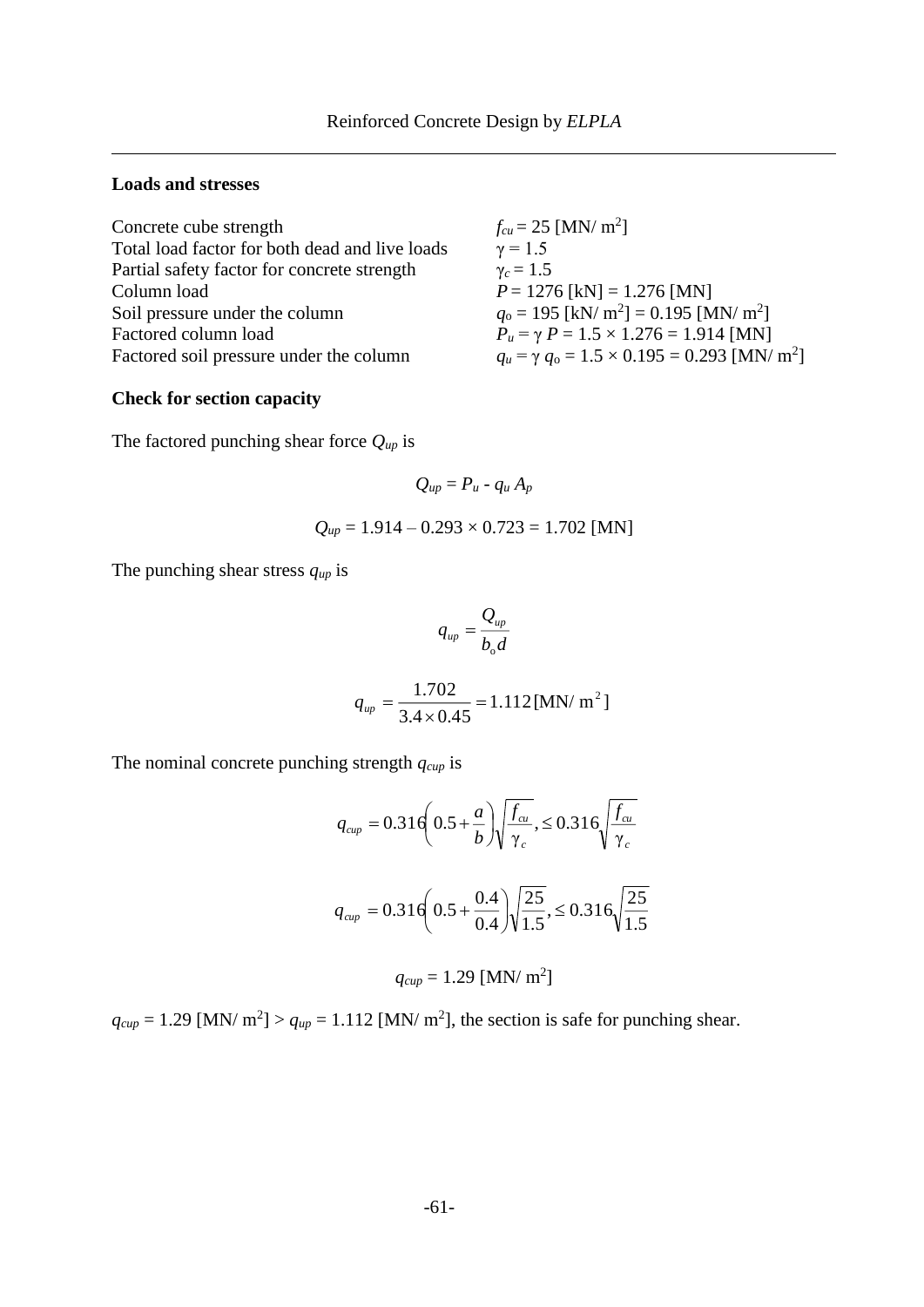# **8 Design for ECP (working stress method)**

# **8.1 Design for flexure moment**

## **Material**

| Concrete grade                 | C 250                                                           |                               |
|--------------------------------|-----------------------------------------------------------------|-------------------------------|
| Steel grade                    | $S \frac{36}{52}$                                               |                               |
| Compressive stress of concrete | $f_c = 95$ [kg/ cm <sup>2</sup> ]                               | $= 9.5$ [MN/ m <sup>2</sup> ] |
| Tensile stress of steel        | $f_s = 2000$ [kg/ cm <sup>2</sup> ] = 200 [MN/ m <sup>2</sup> ] |                               |

## **Moment**

Moment per meter at critical section obtained from analysis  $M = 153$  [kN.m] = 0.153 [MN.m]

# **Geometry**

| Effective depth of the section      | $d = 0.45$ [m] |
|-------------------------------------|----------------|
| Width of the section to be designed | $b = 1.0$ [m]  |

# **Check for section capacity**

The value of the ratio ξ is

$$
\xi = \left(\frac{n}{n + \frac{f_s}{f_c}}\right)
$$

$$
\xi = \left(\frac{15}{15 + \frac{200}{9.5}}\right) = 0.416
$$

9.5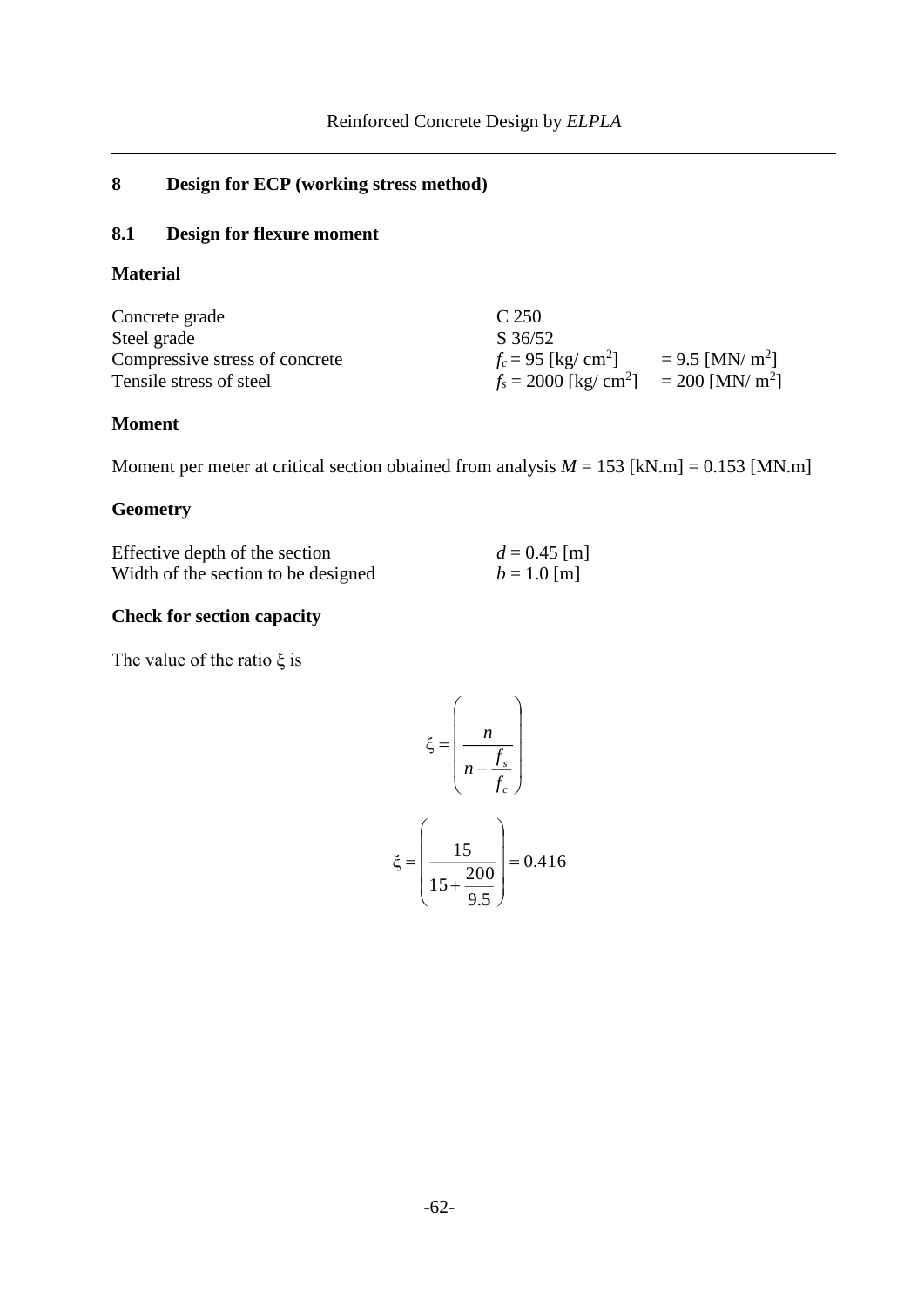The coefficient  $k_1$  to obtain the section depth at balanced condition is

$$
k_1 = \sqrt{\frac{2}{f_c \xi \left(1 - \frac{\xi}{3}\right)}}
$$

$$
k_1 = \sqrt{\frac{2}{9.5 \times 0.416 \left(1 - \frac{0.416}{3}\right)}} = 0.767
$$

The maximum depth  $d_m$  as a singly reinforced section is

$$
d_m = k_1 \sqrt{\frac{M}{b}}
$$

$$
d_m = 0.767 \sqrt{\frac{0.153}{1.0}} = 0.3 \,\mathrm{[m]}
$$

 $d = 0.45$  [m]  $> d_m = 0.3$  [m], then the section is designed as singly reinforced section.

### **Determination of tension reinforcement**

Determine the neutral axis *z* corresponding to the depth *d* by iteration from

$$
z = \sqrt{\frac{30M(d-z)}{b f_s \left(d - \frac{z}{3}\right)}}
$$

$$
z = \sqrt{\frac{30 \times 0.153(0.45 - z)}{1.0 \times 200 \left(0.45 - \frac{z}{3}\right)}} = 0.134 \,\text{[m]}
$$

The value of the ratio ξ corresponding to the depth *d* is given by

$$
\xi = \frac{z}{d}
$$

$$
\xi = \frac{0.13}{0.45} = 0.298
$$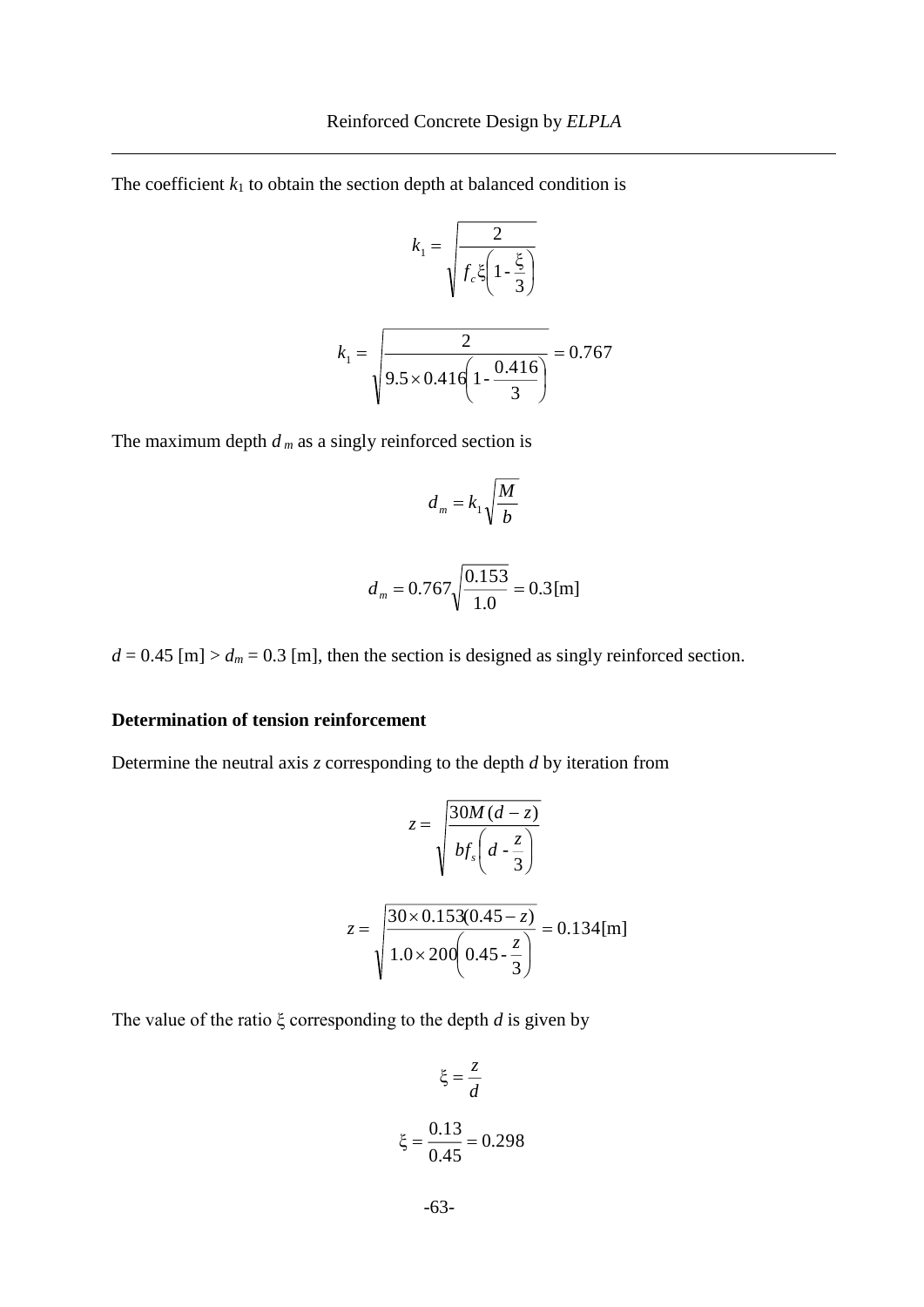The coefficient  $k_2$  [MN/  $m^2$ ] to obtain the tensile reinforcement for singly reinforced section is

$$
k_2 = f_s \left( 1 - \frac{\xi}{3} \right)
$$

$$
k_2 = 200 \left( 1 - \frac{0.298}{3} \right) = 180.13
$$

The required area of steel reinforcement per meter *A<sup>s</sup>* is

$$
A_s = \frac{M}{k_2 d}
$$
  

$$
A_s = \frac{0.153}{180.13 \times 0.45} = 0.001888 \text{ [m}^2/\text{ m]}
$$

$$
A_s = 18.88 \text{ [cm}^2/\text{ m]}
$$

Chosen steel  $8 \Phi 18/m = 20.4$  [cm<sup>2</sup>/m]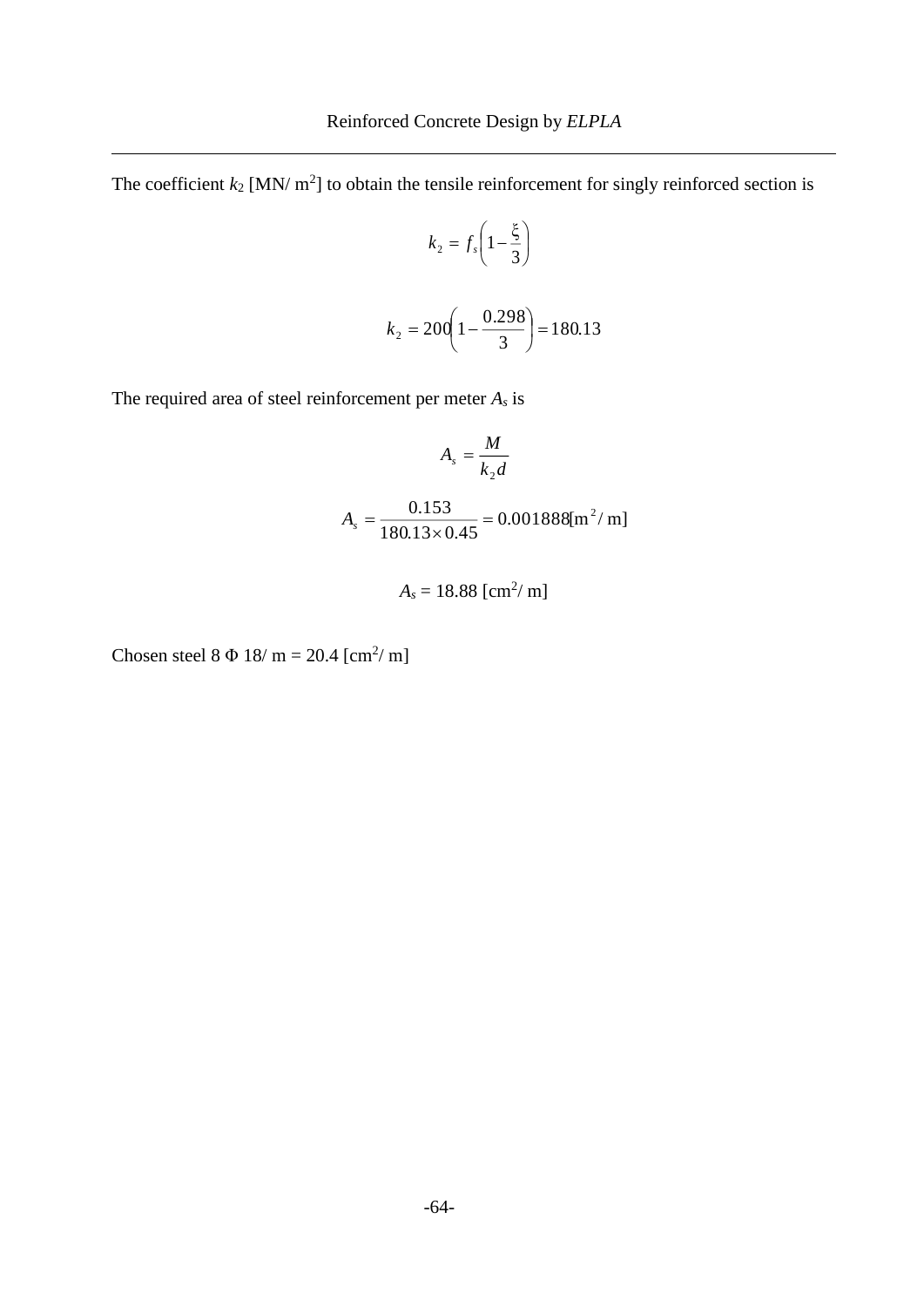The critical punching shear section on a perimeter at a distance  $d/2 = 0.225$  [m] from the face of the column is shown in [Figure 20.](#page-24-0)



<span id="page-24-0"></span>Figure 20 Critical section for punching shear according to ECP

#### **Geometry [\(Figure 20\)](#page-24-0)**

| Effective depth of the section               | $d = 0.45$ [m]                                             |
|----------------------------------------------|------------------------------------------------------------|
| Column side                                  | $a = b = 0.4$ [m]                                          |
| Area of critical punching shear section      | $A_p = (a+d)^2 = (0.4 + 0.45)^2 = 0.723$ [m <sup>2</sup> ] |
| Perimeter of critical punching shear section | $b_0 = 4 (a+d) = 4 (0.4 + 0.45) = 3.4$ [m]                 |
|                                              |                                                            |

#### **Loads and stresses**

| Column load                                                          | $P = 1276$ [kN] = 1.276 [MN]                                    |
|----------------------------------------------------------------------|-----------------------------------------------------------------|
| Soil pressure under the column                                       | $q_0 = 195$ [kN/ m <sup>2</sup> ] = 0.195 [MN/ m <sup>2</sup> ] |
| Main value of shear strength for concrete C 250 according to Table 4 |                                                                 |
|                                                                      | $q_{cp} = 0.9$ [MN/ m <sup>2</sup> ]                            |